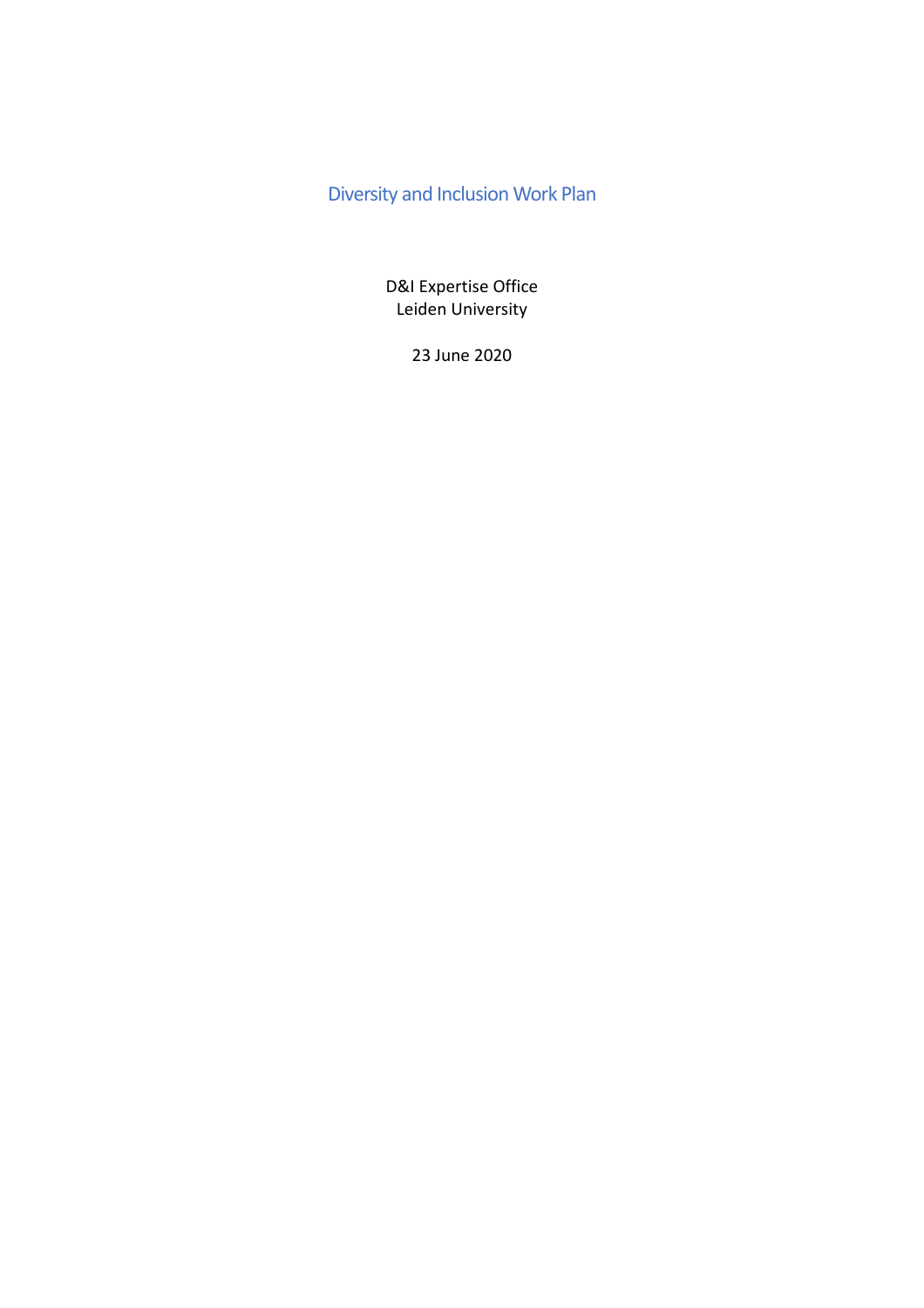# **Contents**

| 1 INTRODUCTION                                                           | 3                       |
|--------------------------------------------------------------------------|-------------------------|
| 1.1 Diversity policy 2.0: from diversity to inclusion                    | 3                       |
| 1.2 Approach of the D&I Work Plan                                        | 4                       |
| 1.3 From policy to practice                                              | 6                       |
| 1.4 Key goals of the D&I policy                                          | $\overline{\mathbf{z}}$ |
| 1.5 From Diversity Office to D&I Expertise Office                        | 8                       |
| 1.6 Timeframe, decision-making procedure and meetings                    | 10                      |
| 2 WORK AREAS, GOALS AND PROJECTS                                         | 12                      |
| 2.1 Work area: Students                                                  | 12                      |
| 2.2 Work area: Inclusive Education                                       | 13                      |
| 2.3 Work area: Staff                                                     | 14                      |
| 2.4 Work area: Research                                                  | 18                      |
| 2.5 Work area: Accessible and Inclusive Learning and Working Environment | 18                      |
| 2.6 Monitoring and administrative agreements                             | 21                      |
| 3 D&I EXPERTISE OFFICE                                                   | 22                      |
| 3.1 Core tasks of the D&I Expertise Office                               | 22                      |
| 3.2 Collaboration with faculties and service units                       | 22                      |
| 3.3 Expert groups and networks within Leiden University                  | 23                      |
| 3.4 National and international D&I networks                              | 24                      |
| <b>APPENDIX A</b>                                                        | 25                      |
| History and context: the Diversity and Inclusion Policy Review (2018)    | 25                      |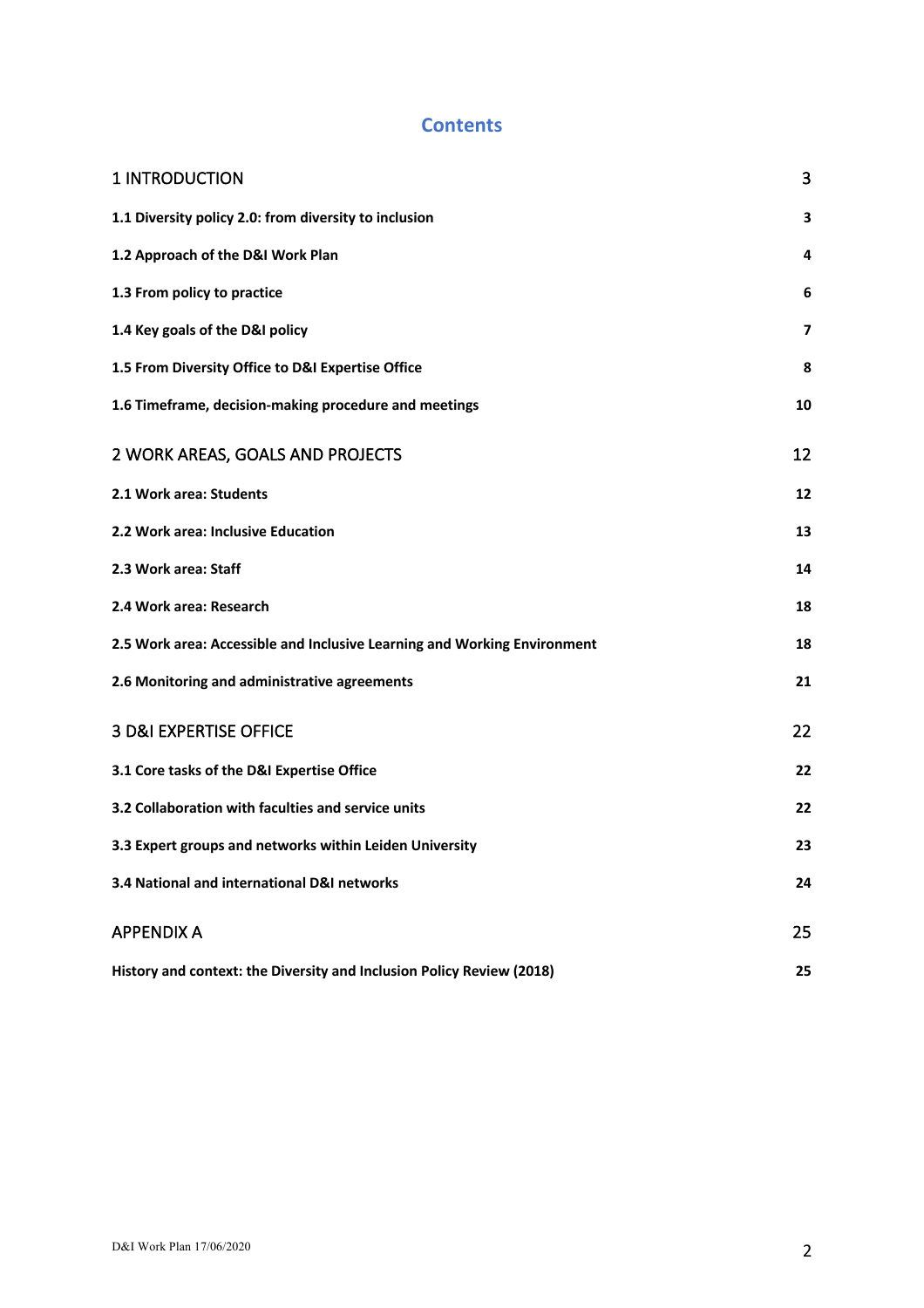#### 1 Introduction

1.1 Diversity policy 2.0: from diversity to inclusion

#### **Diversity and inclusion: core values of Leiden University**

Leiden University stands for inclusiveness and diversity. It is open to everyone who wishes to study or work here and develop to their full potential. It is an open community in which anyone who wishes to contribute to its ambitions and all that it stands for can feel welcome and will enjoy equal opportunities.

Diversity and inclusion are important priorities at Leiden University. Our University community is diverse in many ways: we differ from one another in terms of ethnicity, gender, sexual orientation, health, religion, age, socio-economic background and other respects. The Institutional Plan emphasises that Leiden University wants to be an open community where students and staff feel at home. To allow this diversity to flourish, our University has to be truly inclusive. Leiden University has a societal responsibility to create a learning and working environment in which everyone can develop their talents to the full. An essential condition for achieving excellent academic education and research is an inclusive academic community.

In the five years since the D&I policy was introduced, diversity has become a wellestablished theme.<sup>1</sup> It is now much more self-evident to expect a representative gender balance in senior positions and the number of female full professors and administrators is growing. There are POPcorners ('first-year support points'') in the faculties of Social & Behavioural Sciences and Humanities and another was recently created in Governance and Global Affairs. POPcorners offer individual advice, workshops and a community, for instance to students with a migration background and first-generation students. With the internationalisation of study programmes, most of the faculties are seeing a rapid rise in the number of international teaching staff and students.

As a result of this increase in diversity and diversity awareness, there is a growing need for expert advice, guidelines and instruments to assist in addressing diversity issues. Educational programmes want to promote diversity in their student intake and to adapt their information and recruitment materials accordingly. Teaching staff have questions about how to actively include diverse experiences and perspectives in their syllabi and during lectures. Successful completion of studies remains a key focus: internal figures show that many study programmes still have a higher drop-out rate and lower completion rate for students with a non-Western migration background than for other students. Study programmes, boards and committees are increasingly aware of the insufficient diversity at all levels and the importance of role models for students and staff of different backgrounds. The open questions in the 2018 Personnel Monitor also reveal that women and members of ethnic (and other) minorities more frequently report that they encounter unpleasant

<sup>&</sup>lt;sup>1</sup> An overview of the history, the previous policy plans and the Diversity and Inclusion Policy Review (2018) is given in Appendix A.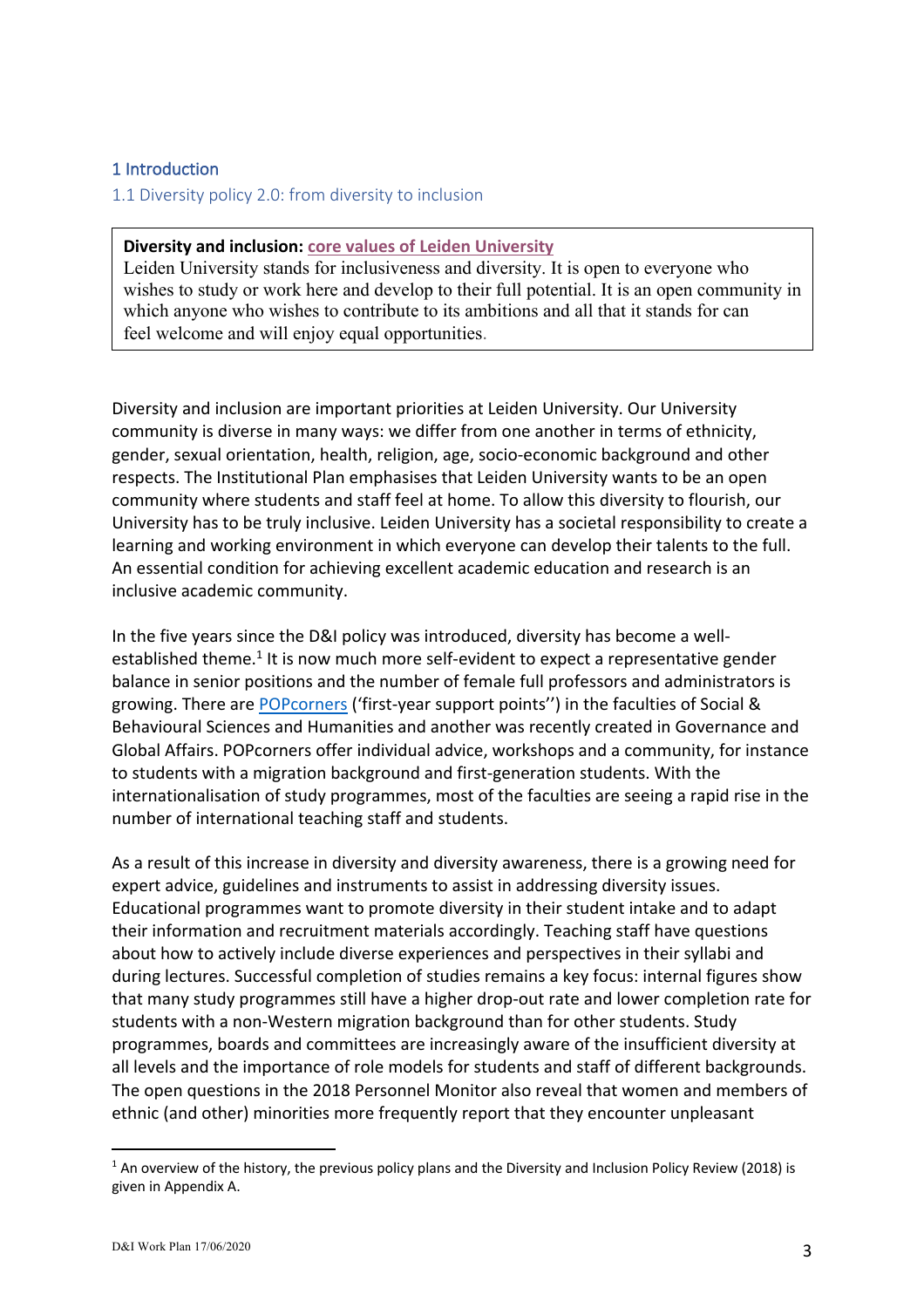situations in their work environment or experience unacceptable behaviour. COVID-19 is also having an unequal impact on students and staff, because they have different personal and home situations and not everyone has access to the same resources and networks. Addressing the inequalities resulting from the coronavirus crisis is an issue of great urgency. Promoting equal opportunities requires more than just good intentions: expertise, concrete procedures and a range of instruments are needed to enable staff, study programmes, institutes and faculties to take effective steps.

Various racist incidents have occurred recently at Leiden University, clearly demonstrating the urgency of broad expertise and expert interventions in the area of diversity and inclusion. These incidents show that racism is not just a matter of individual behaviour but that its origins are structural. It is not about personal intentions but rather about ingrained structures, practices and behaviour patterns that cause inequality and exclusion. These need to be researched, recognised and addressed. To effectively combat unequal opportunities, various forms of exclusion and particularly racism within the organisation, we need structural measures, a specific infrastructure and expertise on these issues.

The same message can be heard at all levels of the University community: diversity and inclusion are important and relevant issues. The wide range of people who are interested in these themes shows that it is both desirable and necessary for us as an education and research institution to put our core values into practice, especially the core values of diversity and inclusion. It is a sign that the University community is trying to be a reflection of society; preconditions for this are diversity in representation and a guarantee of equal opportunities. This means that the central focus in the next phase of the D&I policy must be an inclusive approach.

**Diversity** is about the *presence* of students and staff with different experiences, ideas and perspectives. The University aims to reflect the diversity of society in such areas as ethnicity, gender, sexual orientation, health, religion, age and socio-economic background. The University's student and staff population has become increasingly diverse in recent years, but this does not mean that the University is *inclusive*.

**Inclusion** shifts the focus from the individual and specific groups to *the institution* and the *learning and working environment*. Basic requirements for successful performance are a learning and working environment where everyone feels at home, regardless of their background, and a climate where inclusion is the norm. An inclusive university is a learning and working environment where everyone can fully develop their talents.

#### 1.2 Approach of the D&I Work Plan

Promoting an inclusive learning and working community where everyone can fully develop their talents requires an integrated approach. This approach must promote awareness and knowledge, and ensure that inclusiveness is incorporated in procedures and frameworks, that monitoring and evaluation take place, and that there is accountability for assuring equal opportunities and achieving these goals.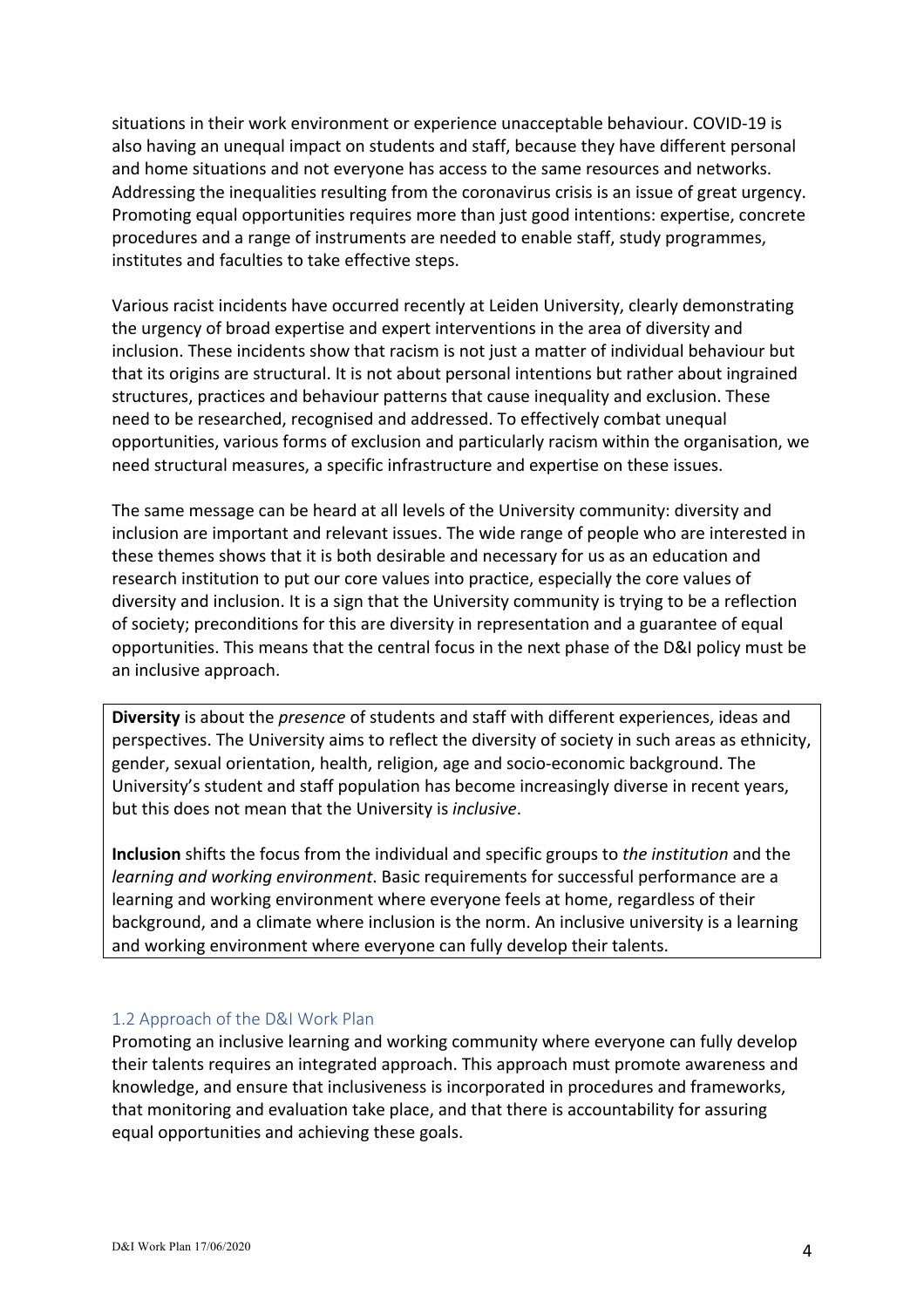The D&I Work Plan gives concrete expression to the short- and long-term goals and the implementation of Leiden University's D&I policy. Putting the next phase of the D&I policy into practice will involve close collaboration with the service units, directorates, faculties and units. During the development of the Work Plan, the faculties, service units and directorates were asked for concrete input on how the Work Plan and this collaboration could take shape.

#### *Key goals*

The key goals of the D&I policy (section 1.4 and chapter 2) determine the direction to be taken by an integrated D&I policy in the *long term*. The faculties, service units and directorates have been asked to produce their own D&I plans, based on the central Work Plan and in coordination with the D&I Expertise Office. These plans translate the described goals to the workfloor, naturally allowing room for variation; depending on the specific needs of the unit, specific emphases within the key goals of the D&I Work Plan can be selected.

#### *From Diversity Office to D&I Expertise Office*

Transforming the Diversity Office into the D&I Expertise Office (section 1.5 and chapter 3) is a *long-term goal* that will be further developed in 2020-2021 in collaboration with the faculties and service units.

The service units and directorates will be asked three questions: a) how can they themselves contribute to the key goals and effective implementation impact of the D&I Work Plan and what these require, b) how relevant are the proposed goals and projects to their own needs in the area of D&I expertise, and c) how can the D&I Expertise Office be structured to complement their role and tasks?

The faculties will be asked to strengthen their available D&I infrastructure by appointing their own faculty Diversity Officer (or similar role) with sufficient expertise and capacity, as described in section 3.2. The Expertise Office will assist the faculties in developing facultylevel D&I plans and designing interventions. The Expertise Office will also provide the faculties with the necessary expertise to implement them.

#### *Pilot projects 2020*

In the *short term*, the key goals of the D&I policy will be implemented in form of targeted pilot projects in 2020-2021 (chapter 2). The projects focus on developing expertise through time-limited pilots that offer support for urgent issues (see section 1.5). Guidelines, instruments and tools that are developed in the context of the projects will later be permanently integrated within the organisation. The precise way in which these projects are to be integrated in the existing organisation will be developed together with the service units in the coming period.

Putting the D&I policy into practice requires the cooperation and efforts of all units. The purpose of the policy is to fulfil Leiden University's core values and to resolve the issues faced by the various units. The D&I Expertise Office will support the faculties and units with expertise, advice and instruments as they implement their own policies. Crucial factors for successful implementation are, on the one hand, sufficient available expertise and capacity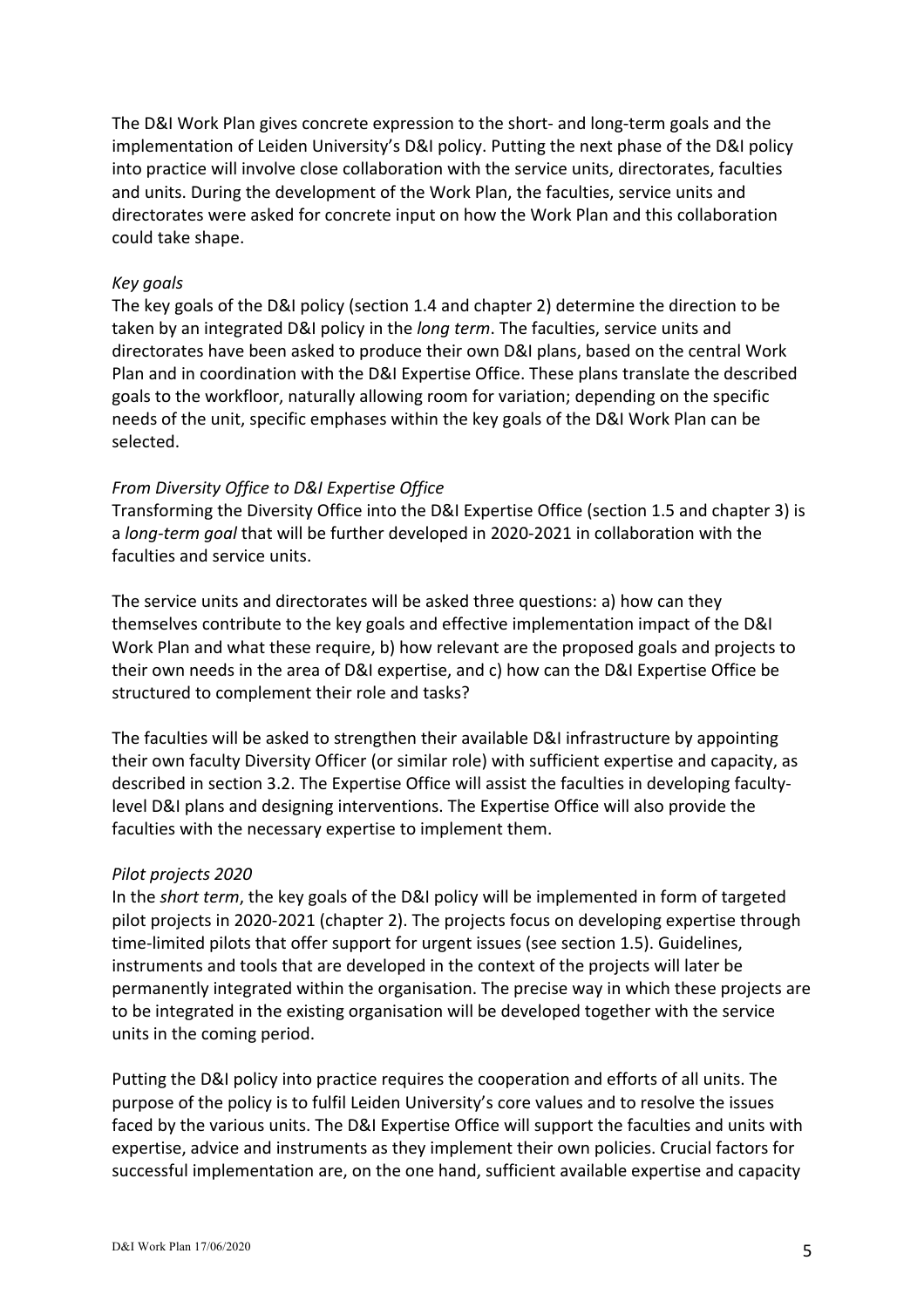and, on the other hand, commitment and a sense of ownership of D&I policy by the leadership of faculties, service units and other units.

#### 1.3 From policy to practice

A positive finding of the Diversity and Inclusion Policy Review of 2018 was that clear progress had been made in creating awareness in the area of D&I over the past five years. At the same time, however, the Review also observed that a key focus area in the next phase of the D&I policy must continue to be its enduring impact. This second phase of the D&I policy therefore concentrates on strengthening the D&I infrastructure and the longterm integration of the D&I policy within the organisation. The policy also focuses on effecting a cultural change that will promote social safety and inclusion, and will translate D&I policy to the workfloor.

How can we create an inclusive learning and working environment that attracts students and staff with diverse perspectives and provides them with opportunities to develop their talents? How do we ensure that different experiences are recognised, and that our environment is one that respects diversity and offers equal opportunities to all students and staff? Inclusion is about the very foundations of the institution: the structures, practices, staff and students. It is about change on a broad scale, from knowledge and awareness to changing the procedures and practices that result (often unintentionally) in inequality and exclusion. Inclusion is about more than just policy that is implemented here and there – it is about the whole of the institution, staff, students, institutional culture and codes of behaviour. If we are to promote diversity and inclusion, there must be a change in structures and everyday practice.

The following elements are important for an effective D&I policy:

- Promoting **knowledge and understanding** of the various themes that touch on D&I. It is crucial to have knowledge of key concepts (such as gender, racism and accessibility) and the origins and mechanisms of exclusion. Integrating D&I expertise in key roles and facilitating the development of expertise among administrators, staff and teaching staff are important principles for promoting an inclusive learning and working environment.
- An effective D&I policy needs **structures that create clear frameworks** for consciously promoting diversity and inclusion. Frameworks and requirements can be based on unconscious assumptions and can thus lead to advantages or disadvantages for specific groups. An important element of the D&I policy is to create clearer frameworks, guidelines, agreements and procedures designed to safeguard diversity and inclusion, and promote positive change.
- Cultural change requires a **change in perspectives and behaviour**. Reflection, dialogue and collaboration are key components of initiating and supporting concrete change. **Expert guidance** is an important part of this process.
- **Permanent integration** is needed to ensure that the D&I policy is firmly anchored within the organisation. This entails both a stronger **D&I infrastructure** and expertise in key roles at different levels of the organisation. In addition to committed administrators, experts and policy officers, and staff and student networks in the area of D&I, there must be **expert process consultants** at the faculty, department and institute level.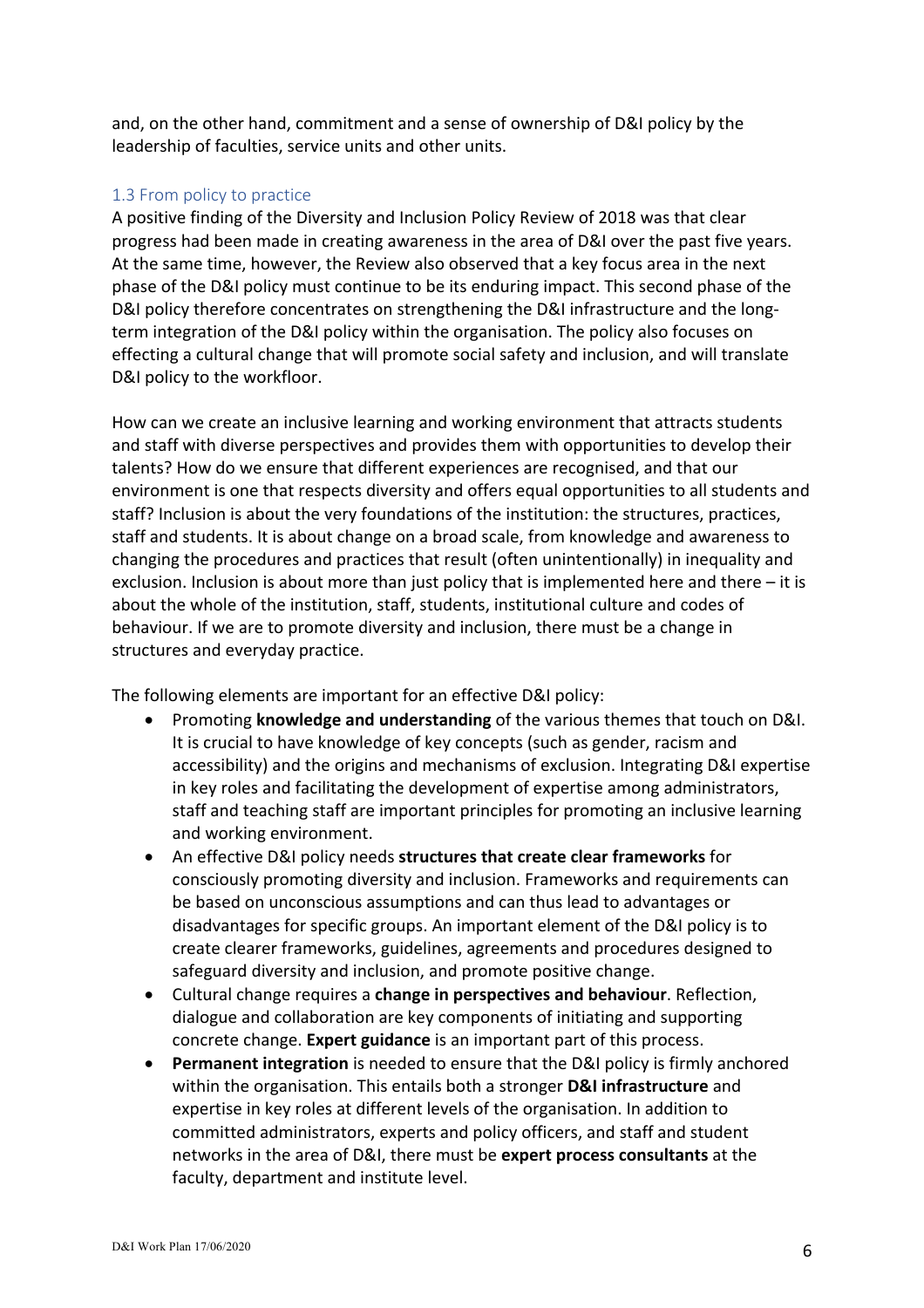## *Best practice*: The 'flag incident'

A racist incident, known as the 'flag incident', occurred at Campus The Hague in autumn 2019. It received media attention and was even the subject of Parliamentary questions. The flag incident was characterised by an effective approach, demonstrating the importance of the points listed above.

The fact that the faculty's diversity coordinator and the Diversity Officer were already in contact meant that action was quickly taken and was guided by the necessary expertise. The faculty's diversity coordinator played a crucial role in contacting and connecting with the stakeholders. The Diversity Officer provided the Faculty Board and other parties with advice on choosing a solution-oriented approach. In this way, not only the most important stakeholders but also the internal expert (Diversity Officer) and external experts were involved in formulating the approach. The incident was addressed by means of discussions and dialogues to enhance understanding and recognition, strengthen social relationships and promote an inclusive environment.

We can conclude that this approach comprised three elements: first, the presence of internal expertise in the form of the Diversity Officer (**knowledge and understanding**); second, the firm integration of D&I in the form of the connection and effective collaboration between the Diversity Officer, the faculty's diversity coordinator and the stakeholders (**D&I infrastructure**); and third, expert advice and guidance provided by internal and external experts (**consultancy and supervision of processes by experts**). As a consequence of the 'flag incident', the code of conduct has been clarified, a helpdesk will be established and awareness will be promoted by means of events and further professionalisation of teaching staff. This creates **structures and frameworks** that can help with permanently integrating inclusion within the Campus.

## 1.4 Key goals of the D&I policy

The new D&I policy will continue, expand and strengthen the key goals of the Diversity and Inclusion Work Plans from 2014-2016 and 2017-2018. To effectively promote diversity and inclusion at different levels, an *integrated* approach is required. Diversity and inclusion are not separate projects, but encompass a change process aimed at cultural change and structural change.

The D&I Work Plan determines the direction of the University's D&I policy. It presents concrete projects and activities in which the first steps towards achieving these key goals will be taken in the short term. Faculties will be asked to develop their own D&I policy within the goals outlined below, with an emphasis on taking integrated steps in all the work areas.

The key goals of the D&I policy are:

• **Students**: to increase (among others ethnic) diversity in the **student intake** and promote **successful study completion**, particularly in students with a migration background.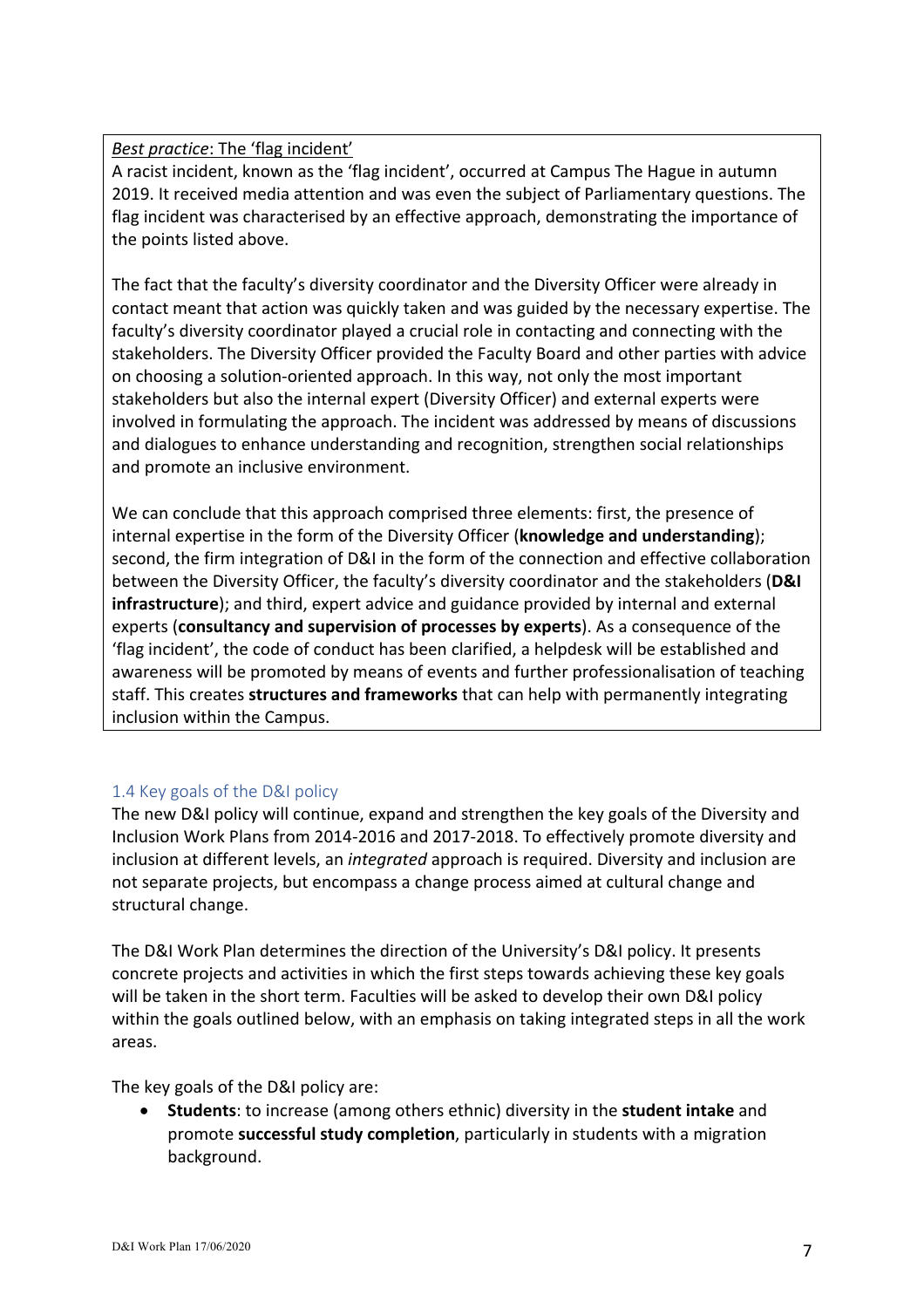- **Education and learning environment**: to promote an inclusive learning environment **through inclusive curricula, lectures and pedagogy.**
- **Staff**: to promote diversity (in the areas of **gender**, **LHBTQI+**, **disability** and **ethnic and cultural diversity**) of staff members in all positions. To promote **diversity expertise and inclusive leadership in all staff members**.
- **Research**: to promote **diversity of applicants and an inclusive focus of research.**
- **Learning and working environment**: to promote **an accessible and inclusive learning and working environment**, with University publications and events giving attention to inclusion.
- To promote **social safety and inclusion and to combat racism** in the learning and working environment.

The key goals and their related activities and projects will be explained in more detail in chapter 2.

## 1.5 From Diversity Office to D&I Expertise Office

Following the recommendations of the Diversity and Inclusion Policy Review of 2018, the Executive Board advised that the Diversity Office should be transformed into a D&I Expertise Office, which will work with the service units and policy-making directorates to foster and facilitate D&I policy. Transforming the Diversity Office into the D&I Expertise Office and integrating D&I expertise within the organisation are *long-term goals*, which will be further developed over the next two years.

The D&I Expertise Office has the task of building and integrating D&I expertise within the organisation. The D&I Expertise Office will offer this expertise to the various units in the form of advice, guidelines and instruments. The faculties and service units will be expected to develop more ownership in implementing the D&I policy, making use of the expertise, guidelines and instruments that are offered by the D&I Expertise Office. A more detailed explanation of the envisaged role and organisational integration of the D&I Expertise Office will be given in chapter 3.

The D&I Expertise Office will publicise and facilitate the D&I Dossier within the organisation by building and promoting expertise at all levels of the University. Just like other areas of expertise, promoting diversity and inclusiveness and further implementing an effective policy require experience, expertise and a wide reach within the organisation. The fact that there are very few effective training programmes and instruments available in the Netherlands means that the transformation from Diversity Office to D&I Expertise Office also offers an opportunity to develop an expertise *centre* in the long term. This expertise centre will be able to lead the way in developing expertise in the area of D&I in the Dutch context.

#### **Expertise development and experts**

The available expertise in the area of D&I will also be increased in the short term by projectbased hiring of external experts in specific work areas. These projects will be developed in 2020 in the form of pilots, and will be funded from the budget of the D&I Expertise Office. In 2021 we will explore the best way to permanently integrate this expertise.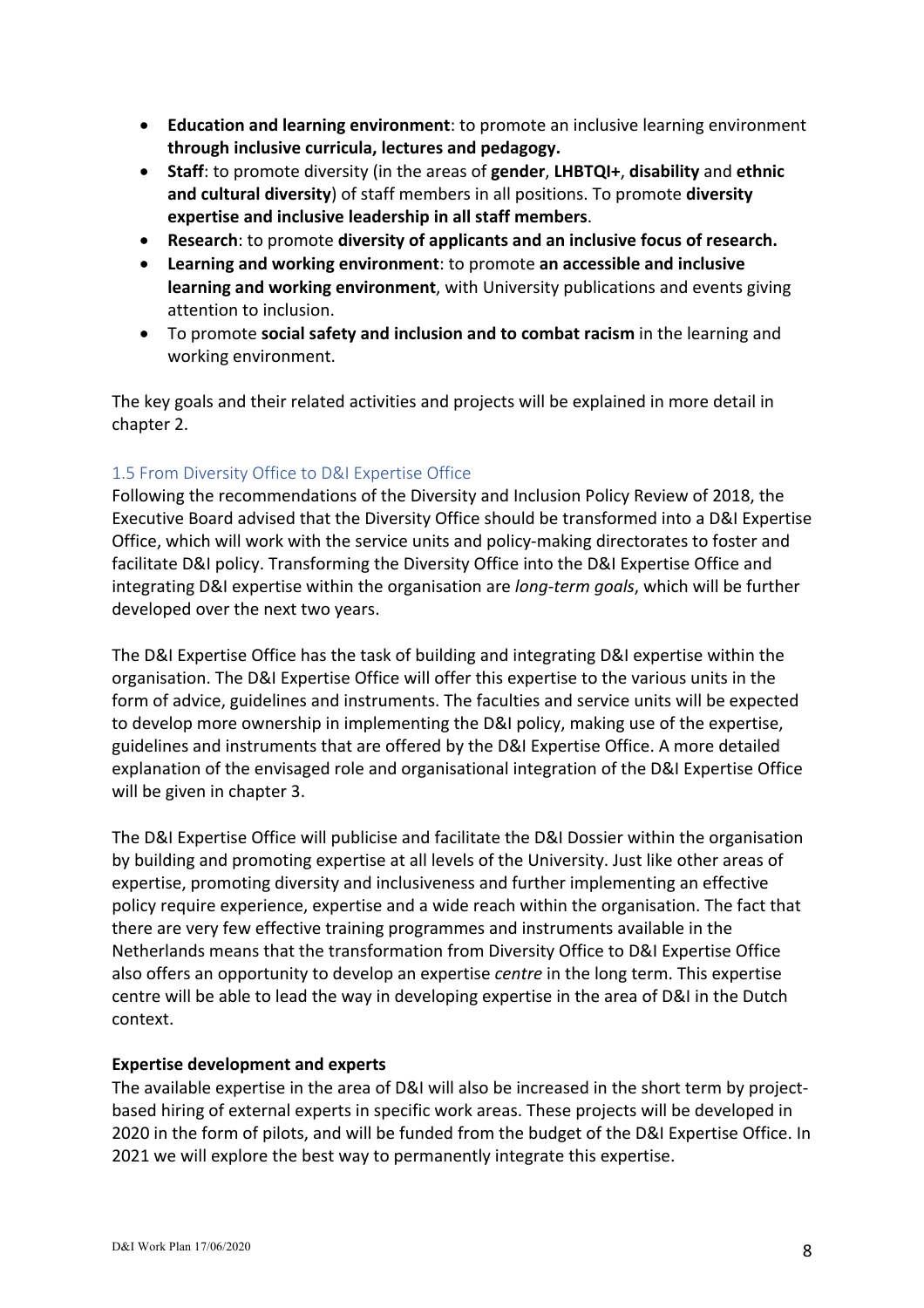The D&I Expertise Office wishes to work on the development of the following areas of expertise in 2020-2021:

- Developing a **D&I training programme** with a trainer who delivers expertise development in the area of **inclusive recruitment and selection** (implicit bias, inclusiveness) and can offer this on a broader scale than in the past (in collaboration with HR).
- Hiring an expert trainer who can deliver courses in the area of **diversity and inclusive education** (focusing on both the curriculum and teaching methods) for teaching staff, supplementing the courses currently offered by ICLON (in collaboration with ICLON).
- Hiring an **expert / consultant in the area of racism**, who can promote expertise in the form of workshops, and can also contribute to social safety and community building (in collaboration with HR).
- Supporting and fostering D&I expertise in the area of **education and research** among teaching staff and researchers, by providing advice and resources for D&I-related projects and activities (D&I Expertise Office).

The specific goals and projects will be explained in more detail in chapter 2.

## *D&I infrastructure in faculties and units*

The D&I Expertise Office will have less responsibility for actually implementing D&I policy than the former Diversity Office. It is therefore essential for an effective D&I policy that we have a stronger D&I infrastructure to promote diversity and inclusiveness at the faculty and institute level. More D&I expertise is needed in the various boards, advisory committees and co-participation bodies to pick up warning signals, press for policy and ensure effective and expert implementation of D&I policy.

All the faculties now have staff members with D&I in their portfolio, who are working on the D&I policy with great commitment. However, it is difficult for them to implement D&I policy without clarity about their role, tasks, required competences and expertise. These D&I staff members also need to have enough capacity available to facilitate D&I policy.

The Executive Board is asking the faculties to strengthen their D&I infrastructure by:

- Appointing a **D&I portfolio holder within** the Faculty Board and the boards of the institutes and service units, who puts the D&I policy on the agenda and monitors the implementation of the policy.
- Appointing **faculty diversity coordinators**, or **faculty Diversity Officers**, who have sufficient capacity (in FTE), expertise, freedom of movement and the necessary authority to formulate the faculty D&I policy and supervise its implementation. Diversity and inclusion are an area of expertise, not just an extra task. Diversity Officers are experts with a specific profile, who possess specific insight, experience and competences that go beyond knowledge acquired in a short training course. The faculties are asked to ensure that the necessary expertise and capacity are available to effectively encourage, guide and implement diversity and inclusion, working together with the D&I Expertise Office. The Chief Diversity Officer (at the central level) can, of course, advise the faculties on determining their approach and organising this role.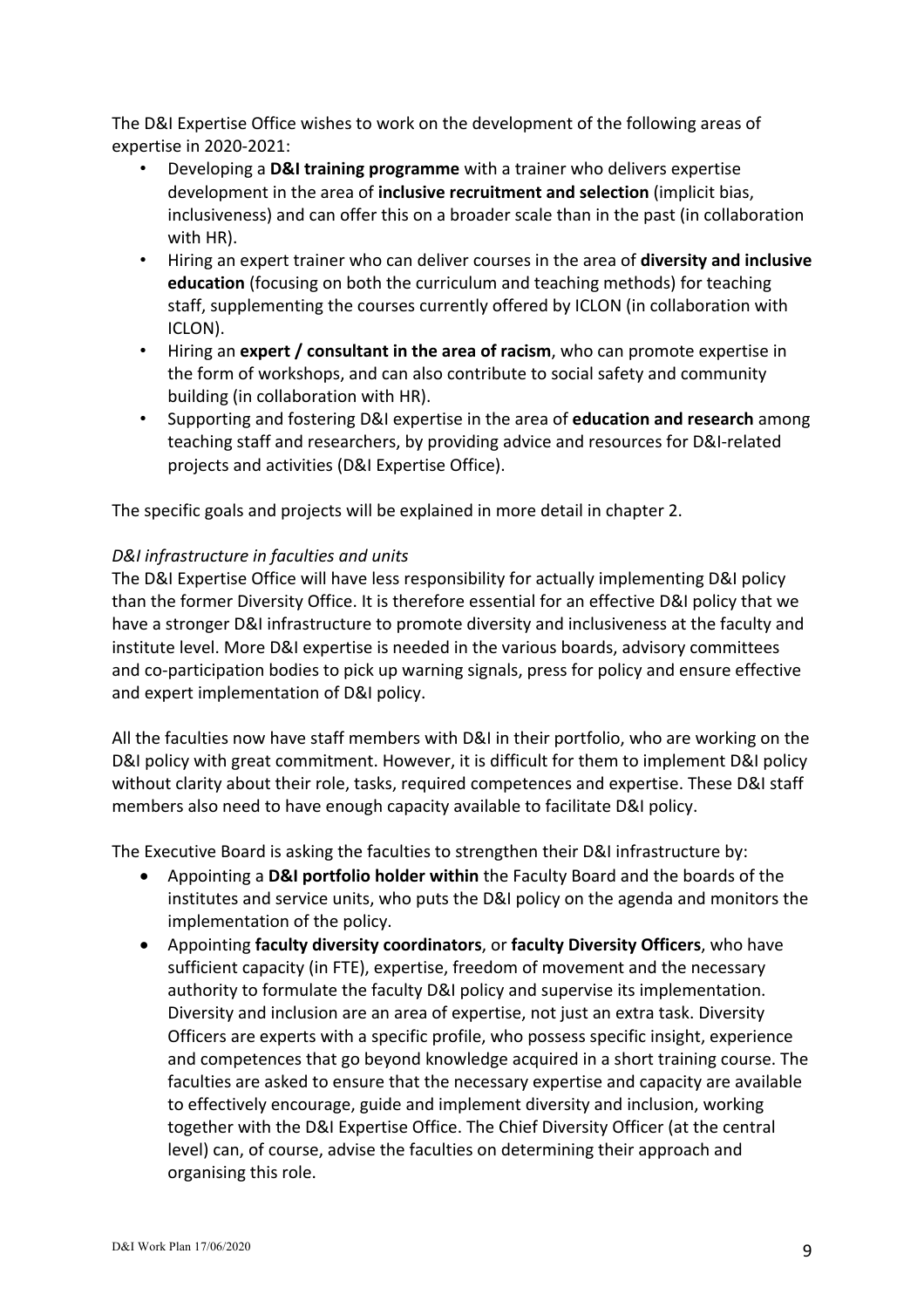• Setting up **D&I Feedback Groups or Committees** within the faculties and institutes, which advise on D&I policy and issues and draw attention to aspects that should be addressed within the institutes and the workplace.

#### *Governance*

- The Diversity Officer will hold regular meetings with the Vice-Rector and **D&I portfolio holder in the Executive Board** and will provide them with advice.
- In autumn 2020 (October) the Diversity Officer will attend the **Management Board meeting** to discuss the faculty D&I plans with the Deans. Once a year, the progress reports of the faculties will be discussed in the Management Board meeting.
- The Diversity Officer will meet with the **Faculty Boards** once a year to discuss the current status and the collaboration. The Diversity Officer will also attend the **faculty Academic Directors' meetings** once a year to present the Work Plan and to give advice on the approach at the institute level.
- Once a quarter, the Diversity Officer will participate in the **Operational Management meeting** to discuss the progress and monitoring of the D&I policy.
- Twice a year, the **'Excellence through Diversity' Advisory Council** will provide advice to the Vice-Rector and D&I portfolio holder in the Executive Board about the progress of the D&I policy. The Advisory Council makes the link between the faculties and various areas of expertise.
- The Diversity Officer will maintain regular contact with **HR, Strategic Communication and Marketing (SCM), and the Student & Educational Affairs (SEA), Real Estate and Safety Affairs service units** about the developments in their specific work area relating to D&I.
- The Diversity Officer will hold regular meetings with the **faculty diversity coordinators / Diversity Officers** and meetings with the **faculty Diversity Committees or Feedback Groups** when requested**.**
- The Diversity Officer will assist and advise the D&I networks in performing their tasks.

## 1.6 Timeframe, decision-making procedure and meetings

Between March and June 2020, the draft D&I Work Plan will be submitted for discussion to the relevant bodies, experts and networks; that is to say: HR, SCM and SEA, the 'Excellence through Diversity' Advisory Council, the faculty diversity coordinators and the D&I staff and student networks. The Work Plan will then be presented to the Official Teaching Consultation (AOWB), Teaching Consultation (OWB), Operational Management Meeting (OBV) and Management Board (*Bestuursberaad*). The aim is for the Work Plan to be adopted by the Executive Board in June 2020.

After the central D&I Work Plan has been adopted, the faculties will develop their own faculty work plans, tailored to the specific needs of the faculty and units, and also in line with the broad framework of the central D&I policy. The faculties will document their policy and results in the form of progress reports, which will be discussed with the Diversity Officer once a year. The Diversity Officer will also be available to discuss topics relating to D&I policy with the institutes and to offer assistance with these.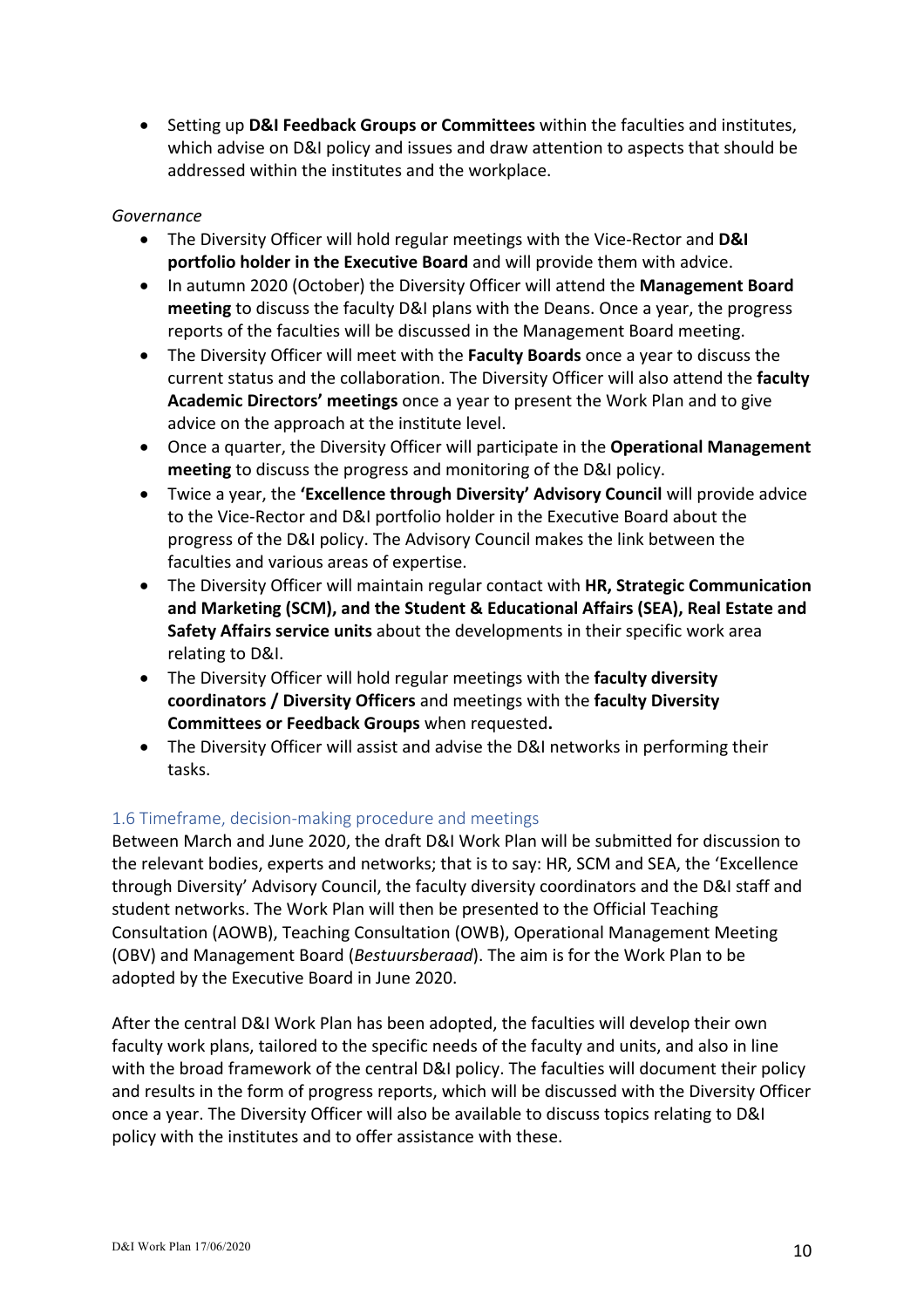Once a year (in June) the Deans will report to the Management Board about the progress of their faculty's diversity policy. The progress of the D&I policy will be evaluated by adding more D&I indicators to the Management Monitor and to the administrative agreements; these are currently being developed. The 2021 Personnel Monitor will also supply information about the level of inclusion and social safety in the working environment. The 'Excellence through Diversity' Advisory Council (new-style) will issue advice in April and October/ November each year about the current diversity policy.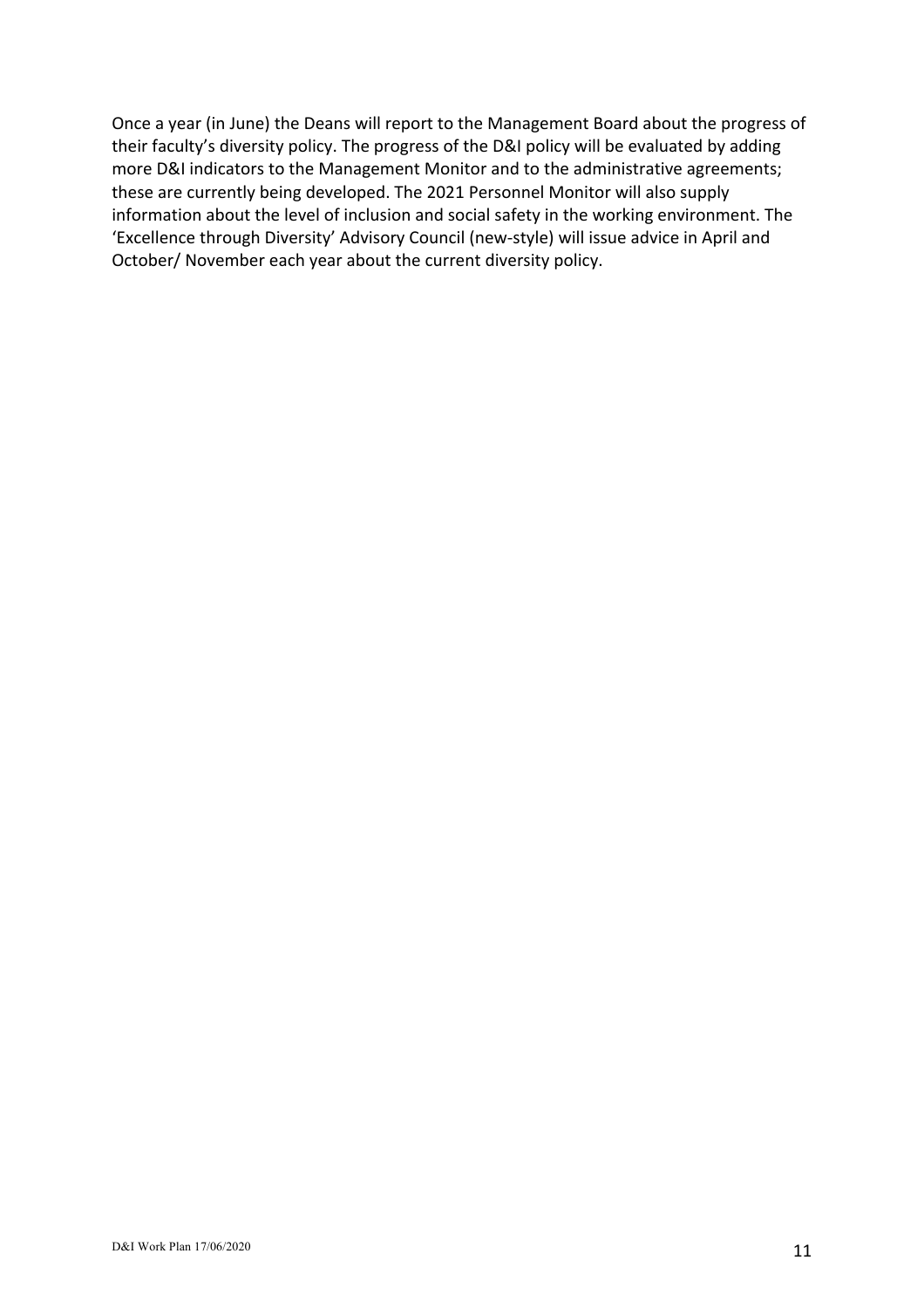#### 2 Work areas, goals and projects

Sections 2.1 to 2.6 will give a more detailed explanation of the key goals that are central to the D&I policy, and will also describe the work areas of D&I Expertise Office, the projects relating to these and any additional agreements. Projects that will be executed in 2020 are described in separate textboxes. The envisaged organisational structure to support the D&I policy is explained in more detail in chapter 3.

#### 2.1 Work area: Students

Goals:

- To promote **diversity in the student intake and improve successful study completion**, particularly in first-generation students and students with a migration background.
- To develop **inclusive information materials** and activities.
- Individually tailored support to promote successful study completion in the form of **POPcorners** ('first-year support points'; or a similar model) in all faculties.
- **Social safety**, **student wellbeing and combating racism** in the learning environment.

Some of the study programmes have observed a lack of diversity in their student intake, specifically of students with a migration background and first-generation students. The D&I Expertise Office, in conjunction with SCM, faculty C&M departments and interested study programmes are aiming to make the information materials and recruitment more inclusive. We are also investigating how we can make our information activities more suitable for these target groups.

This new goal follows from the question of how to support successful study completion in students with a migration background and first-generation students, an aim that was first introduced in 2014. Individually tailored assistance in the faculties ('POPcorner' or a similar model) will help to achieve this goal, and so too will continuing the initiatives that explicitly incorporate diversity and inclusion in University-wide communication, activities and events (EL CID and HOP introduction weeks, open days) for Dutch and international students. It is also desirable to encourage and support participation in international exchanges by students who are less likely to use this opportunity (especially first-generation students and students with a migration background). We will also continue programmes designed to provide information and to promote a sense of academic belonging in underrepresented groups ('Start je toekomst' [Start your future], ECHO Award) and refugees (Meeting Point). The Student Wellbeing Officer who will be appointed by SEA in 2020 will work with the D&I Expertise Office to improve the social safety and wellbeing of students. Provisions relating to social safety will be explained in the Staff section.

*Project: Training programme on inclusive recruitment and information materials* A training programme with an external communications expert, providing a basis on which to develop concrete guidelines for reaching students with diverse backgrounds and inclusive language. The workshop will offer guidelines for use in other units within the University.

| Initiator: | D&I Expertise Office                                        |
|------------|-------------------------------------------------------------|
| Partners:  | Pilot study programmes, staff members of SCM and C&M at the |
|            | faculty level                                               |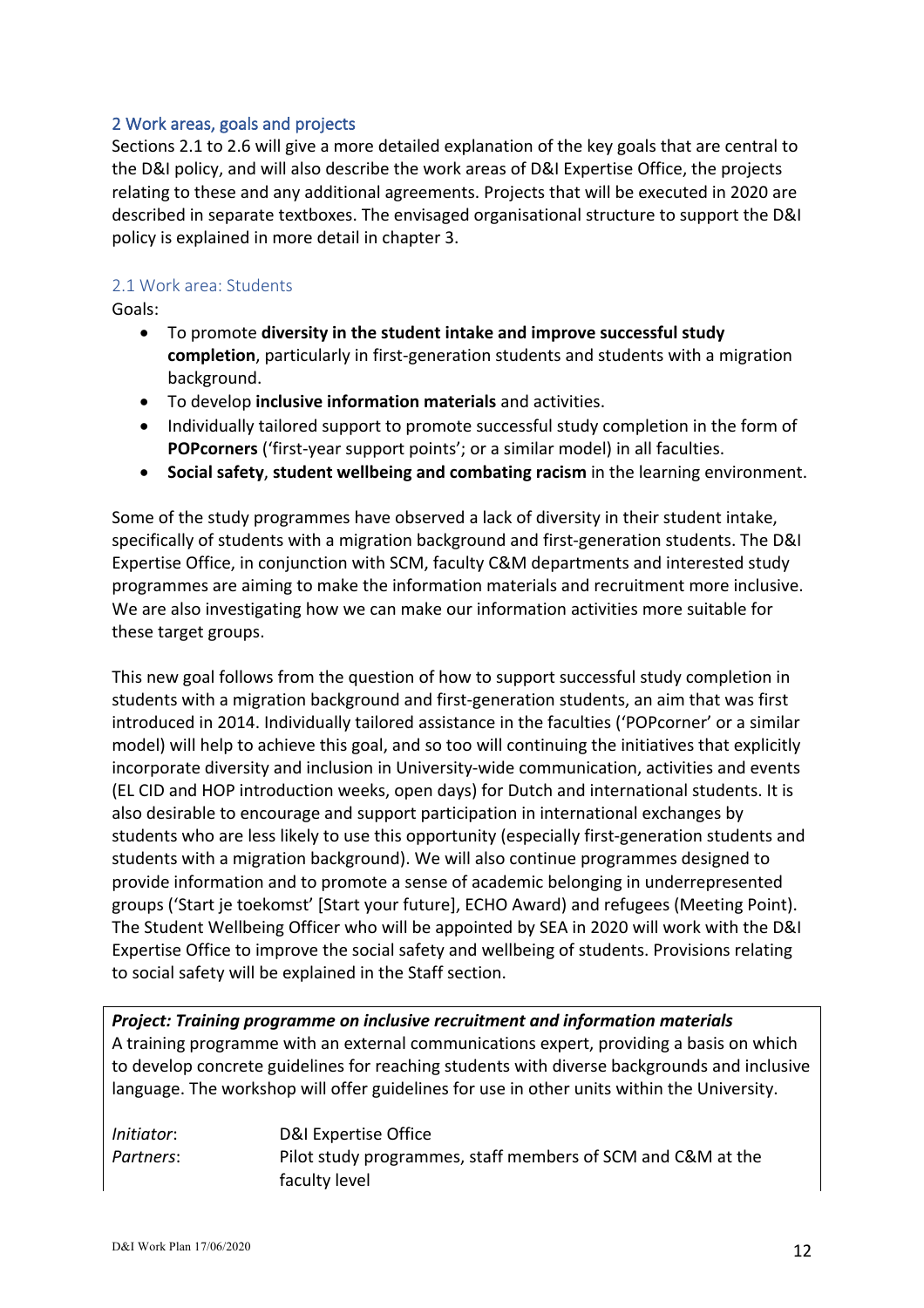*Timeframe:* Training programme: spring 2021. Implementation in other units: 2021. The D&I Expertise Office will facilitate the training programme in collaboration with the units concerned. The results and guidelines will then also be offered to other units, in collboration with SCM.

#### 2.2 Work area: Inclusive Education

Goals:

- To promote **inclusive curricula** and inclusive seminars and lecture courses.
- Teacher development in the area of **inclusive pedagogy**.

An important requirement for promoting successful study completion is an inclusive learning environment, which engages and motivates all students and offers them the opportunity to develop their full potential. If study programmes wish to increase the diversity of their student intake, it is important to give attention to the curriculum. The D&I policy therefore focuses particularly on developing courses, curricula and educational practices that take an inclusive approach.

First, it is important to work on incorporating inclusion in the approach, and to ensure that D&I topics are covered in lectures and curricula. Specific attention should be given to developing inclusive curricula, syllabi and course materials. The D&I Expertise Office will advise and support interested faculties, study programmes and networks in designing their activities, and will also offer support in developing resources that provide teaching staff with guidelines on promoting inclusion in their education.

The D&I Expertise Office will also further expand the range of courses for teacher development in the area of D&I. The ICLON has already successfully developed the 'Inclusive Education' module, which is taken by many University Teaching Qualification (UTQ) candidates and is a valuable addition to the offered courses. Now that interest is growing in topics such as racism and inclusive curricula, it is important to ensure that more expertise in the area of diversity is incorporated in the range of courses.

#### *Project: Course on diversity and teaching methods*

The D&I Expertise Office is proposing to develop a module to supplement the available teacher development courses in the area of D&I, working with a specialist trainer with expertise in the field of diversity and teaching methods. This trainer will also advise study programmes about inclusiveness-related subject matter in lectures and curricula. Good teaching is inclusive; the project is therefore consistent with the objectives of the Quality Agreements for education and the Vision on Teaching and Learning, and could also be used for the UTQ.

| D&I Expertise Office                                                   |
|------------------------------------------------------------------------|
| D&I Expertise Office, ICLON, educational advisers                      |
| The D&I Expertise Office will organise the hiring of a trainer and the |
| development of a course, in conjunction with ICLON. In 2021 the D&I    |
| Expertise Office and ICLON will together evaluate whether this course  |
| should be structurally incorporated in the course programme. The       |
|                                                                        |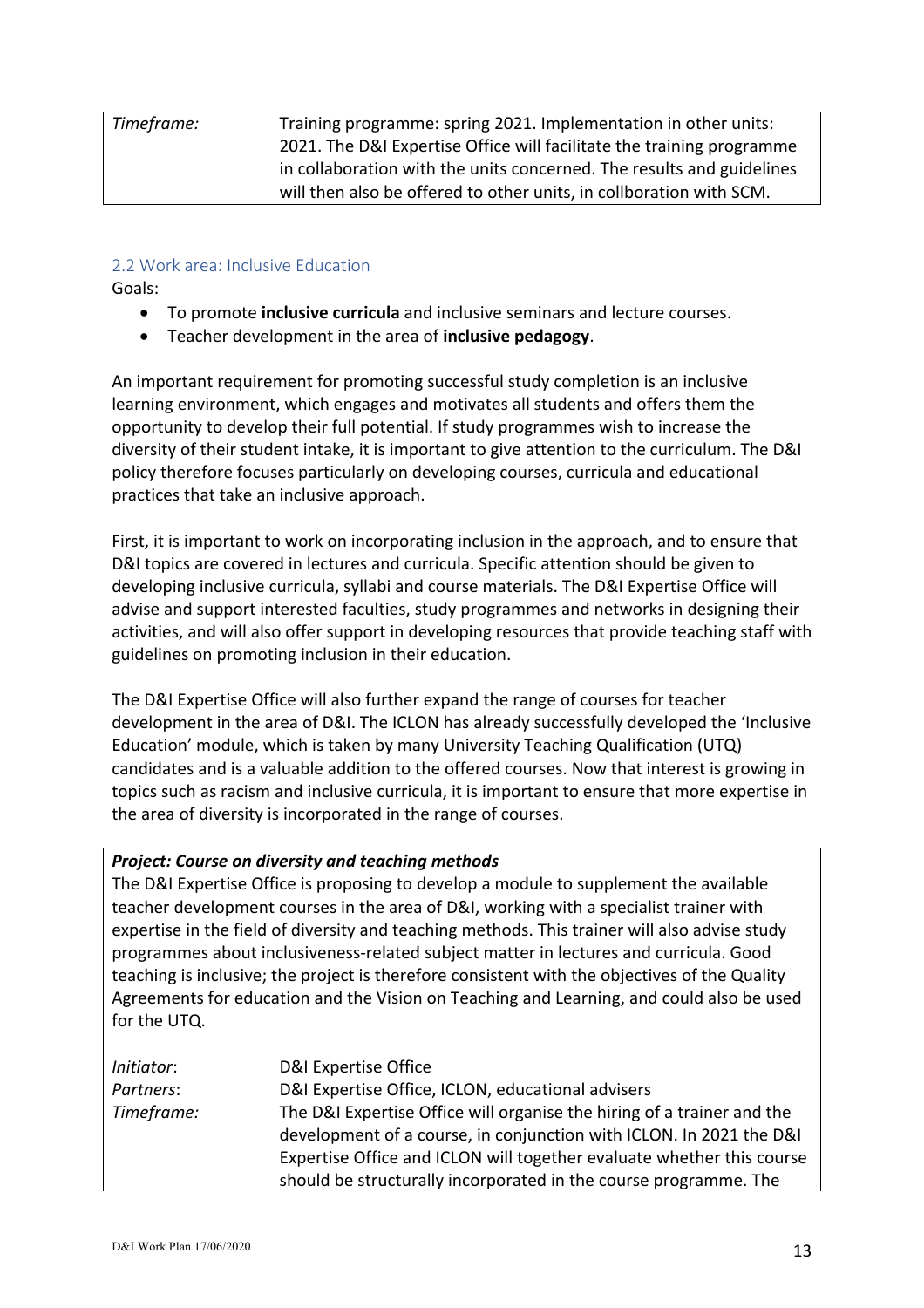course will be linked to learning pathways for teacher development in conjunction with HR.

#### **Agreements in the area of education**

- Diversity and inclusion of programmes will be checked in the form of **programme evaluations**.
- One study programme in every faculty will be asked to volunteer for a **pilot in developing more inclusive curricula** with resources and instruments (such as a curriculum check) offered and developed by the D&I Expertise Office.
- **Training programmes in the area of D&I will be offered for teaching staff**, both in the area of inclusive education and in the area of addressing racism.

## 2.3 Work area: Staff

Goals:

- To promote **diversity of staff members in all positions,** particularly in the areas of gender and ethnic diversity, and in sub-top, senior and administration positions.
- Visibility of **staff members with a disability,** attention to their inclusion and the accessibility of their working environment.
- To promote inclusive **recruitment and selection procedures** and a diversity-aware **appointment policy**. Information in the form of the **Inclusive Recruitment Toolkit**.
- To develop **in-house training programmes for expertise development** in the area of D&I and recruitment and selection, particularly for administrators, hiring managers and other managers.
- To promote **social safety**. To explore options for **collecting data** on social safety and diversity. To strengthen the **social safety system** with regard to D&I expertise and promoting inclusion and social safety.
- To develop a **helpdesk** and a protocol for **addressing racist incidents.**
- To develop a **language policy** that supports the inclusion of international staff members.

To promote successful study completion and an inclusive learning environment, it is essential that teaching staff are sufficiently diverse and have sufficient diversity expertise. Students need role models who can help to give them a sense of academic belonging and contribute to an inclusive learning environment. Diversity and ethnicity in the workplace are the focus of increasing attention at national level, for instance in the Social and Economic Council report 'Diversity in the Boardroom' (2019), which emphasises the importance of pursuing an integrated policy to promote cultural diversity within the organisation. In February 2020, the Government accepted the recommendations on achieving greater cultural diversity. Leiden University has taken major steps in recent years to promote a representative gender balance in full professors, and has started to extend this aim to promoting cultural and ethnic diversity in all positions. Some faculties have already included this aim in their D&I policy.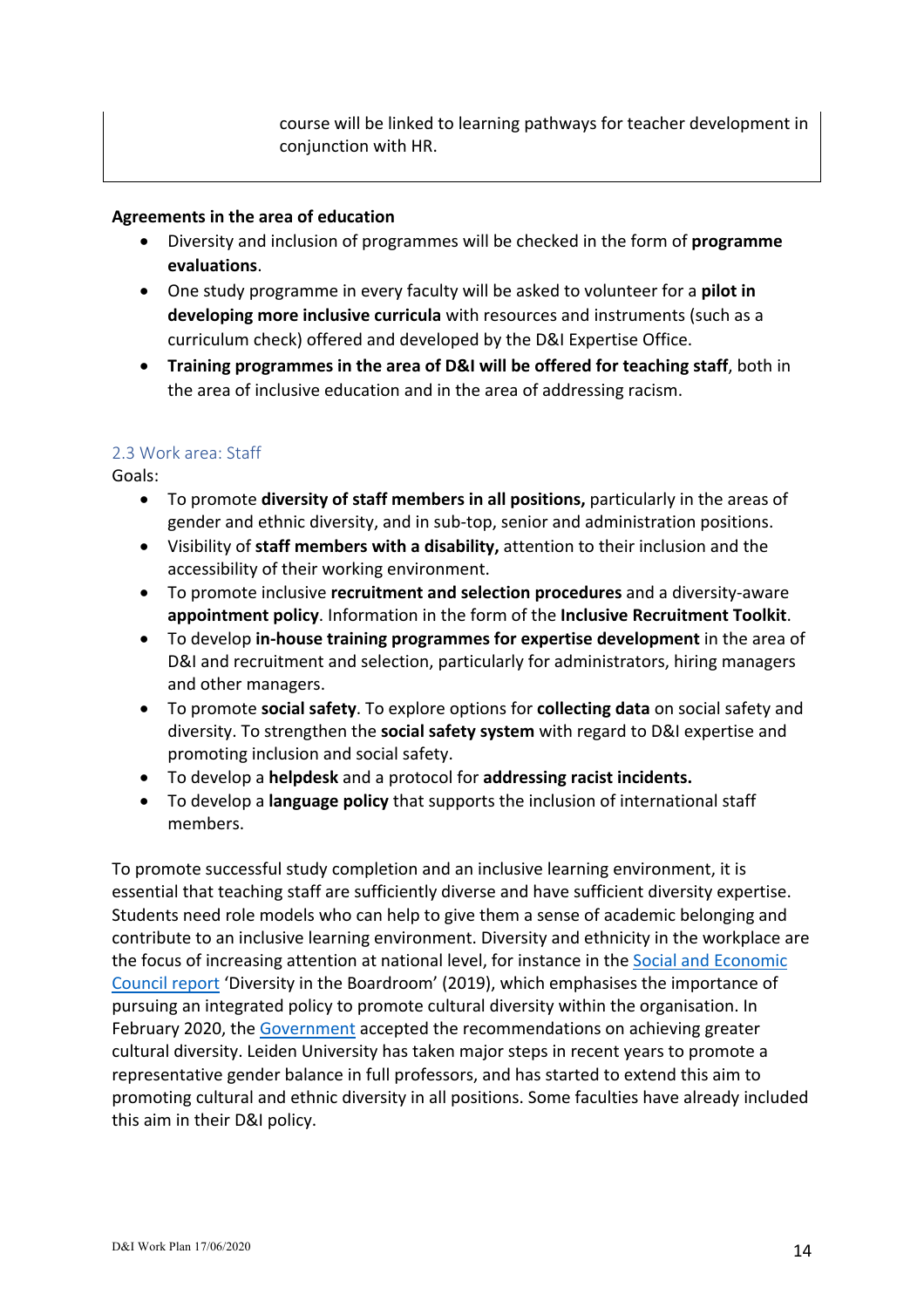The D&I Expertise Office intends to offer the faculties and units the support they need to extend the diversity-aware appointment policy to all levels, with the aim of becoming a more representative reflection of society. This relates not only to gender diversity but also to ethnic and cultural diversity. Another key focus is working with a disability, with regard to both implementing the Participation Act and staff members with a disability who are not covered by this Act. To develop a diversity-aware career policy, it is also very important to raise the standard of diversity expertise in leadership positions.

An important requirement for promoting inclusion in selection and appointment procedures is an inclusive approach to recruitment. Examples of this could be inclusive job advertisement texts, placing job advertisements in a variety of networks, a professional and inclusive approach to selection interviews and job interviews, diversity expertise of chairs of search committees, administrators and staff members in leadership positions, and diverse membership of selection and appointment advisory committees. The Inclusive Recruitment workshop organised by the Diversity Office in conjunction with HR in January 2019 was attended by 50 staff members (including P&O advisers from the faculties), who acquired relevant knowledge in the context of inclusive recruitment and selection. The insights gained will be implemented in 2020 in the form of inclusive job advertisement texts and a Toolkit for inclusive recruitment and recruitment procedures.

Another key focus area is promoting the diversity expertise of staff members in all positions. To facilitate a wider reach of D&I training programmes, the range of courses offered by HR in the area of D&I will be expanded. A trainer will be appointed to regularly deliver training sessions, so that they can be offered more accessibly and affordably to all staff members. The D&I Expertise Office will also provide demand-driven tailor-made training programmes and workshops. A SPOC (Small Private Online Course) on diversity at Leiden University will be used at information sessions from spring 2020.

The Personnel Monitor (2021) will supply important data on belonging and social safety that can be used to promote inclusion. The D&I Expertise Office will hire a temporary D&I expert in the area of ethnic and cultural diversity to assist with creating a safe and inclusive learning and working environment. This expert's role will have three aspects: point of contact for questions relating to diversity (specifically ethnicity and racism); trainer in the area of diversity and inclusiveness (including ethnic and cultural diversity); and process consultant in the area of social safety. The primary goal will be to promote a sense of belonging and safety, supplementing the role of the confidential counsellors and the Ombudsperson. The incidents in autumn 2019 have created considerable demand for holding dialogues aimed at improving mutual relationships and social safety.

#### *Project: Inclusive Recruitment Toolkit*

The Toolkit is a manual containing tips and guidelines for aspects such as writing inclusive job advertisement texts, placing job advertisement texts, and dos and don'ts during job interviews. A draft version of the Toolkit is currently being developed by the D&I Expertise Office and HR, with feedback from the faculties. Before the Toolkit is implemented by P&O advisers and hiring managers, it will be distributed and explained to them through workshops and presentations, which will be delivered by the D&I Expertise Office in conjunction with HR. The D&I Expertise Office will also organise writing sessions for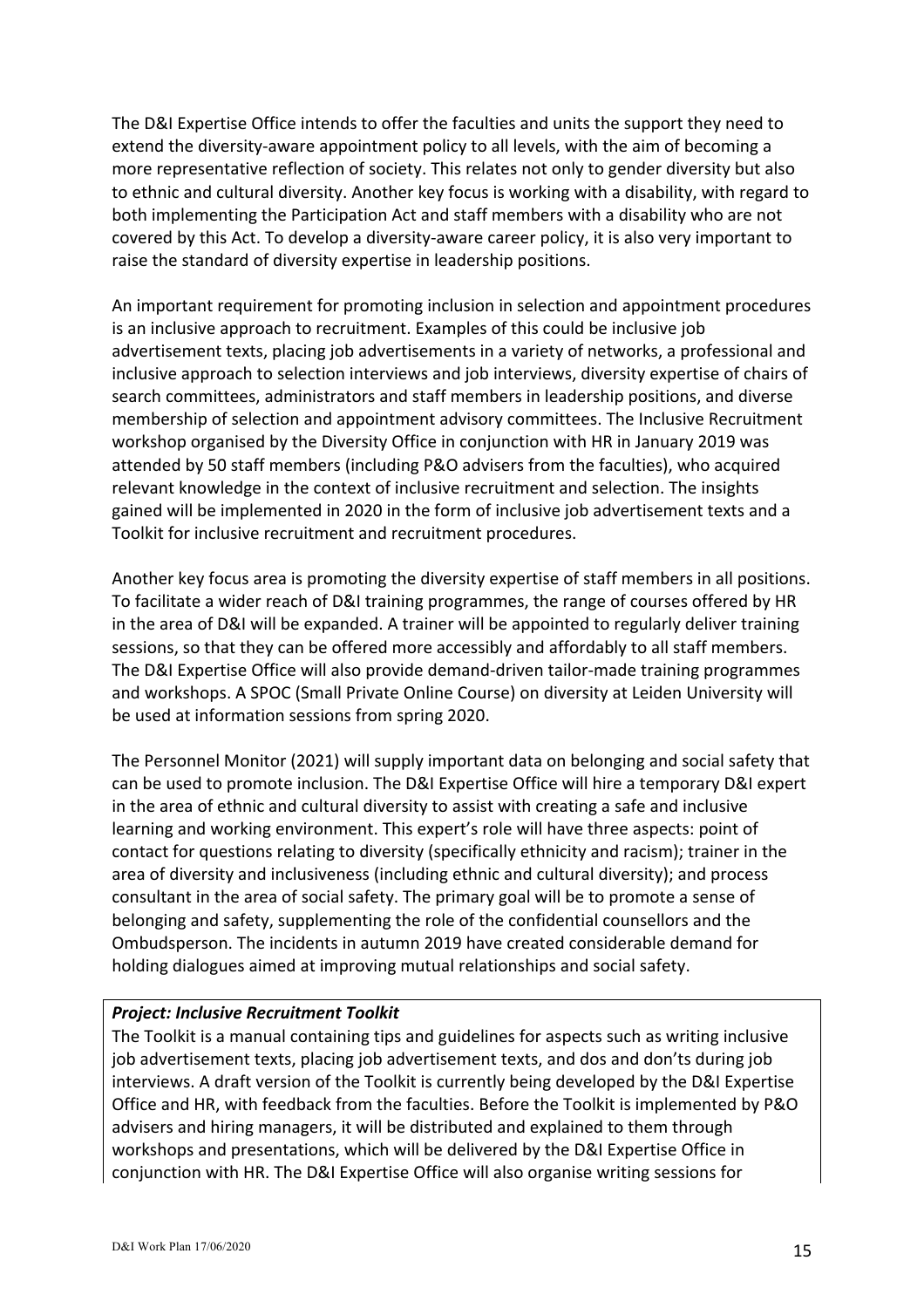producing standard job advertisement texts about the unit and the institution, in conjunction with the relevant P&O and communications staff members.

| Initiator: | D&I Expertise Office                                                  |
|------------|-----------------------------------------------------------------------|
| Partners:  | D&I Expertise Office, central HR, HR departments in the faculties and |
|            | institutes                                                            |
| Timeframe: | Development of module: spring 2020. Implementation: autumn 2020-      |
|            | 2021.                                                                 |

## *Project: Training programme on implicit bias*

Expertise development in the area of implicit bias in recruitment and selection procedures is greatly needed. All administrators, managers and hiring managers should be aware of implicit bias. Staff in several faculties and institutes have completed intensive training programmes. Bias training programmes are particularly effective for groups and it is desirable to facilitate a range of these programmes on a structural basis.

The D&I Expertise Office proposes to set up a training programme in conjunction with an external expert who has successfully delivered training programmes at Leiden University, and to deliver it to internal participants. This will make it possible to offer training programmes to the University's staff members more quickly, easily and affordably.

| Initiator: | D&I Expertise Office                                                                                                                                                                                                                                                                                                           |
|------------|--------------------------------------------------------------------------------------------------------------------------------------------------------------------------------------------------------------------------------------------------------------------------------------------------------------------------------|
| Partners:  | D&I Expertise Office, central HR, HR departments in the faculties and<br>institutes                                                                                                                                                                                                                                            |
| Timeframe: | The D&I Expertise Office will develop the project in conjunction with<br>HR and an external training agency. The training programmes will be<br>offered free of charge to faculties and institutes in 2020-2021 as far as<br>possible. They can subsequently be included in the range of training<br>programmes offered by HR. |

## *Project: Social safety, mediation and process consultancy for incidents*

The D&I Expertise Office proposes to appoint a trainer / mediator in the area of social safety as a pilot project. This person will deliver training programmes relating to ethnicity and cultural diversity and promote solution-oriented social safety. A recent report published by the Dutch Students Union (LSVb) also emphasised the importance of expertise in the area of ethnic and cultural diversity in addressing unacceptable behaviour. The trainer / mediator will offer expertise that can supplement the social safety system in the area of promoting dialogue, community and social safety. Exactly how this will be integrated in the social safety system will be discussed when the developments relating to this system have become more concrete.

| Initiator: | D&I Expertise Office                                                  |
|------------|-----------------------------------------------------------------------|
| Partners:  | D&I Expertise Office, HR, confidential counsellors, Student Wellbeing |
|            | Officer (SEA)                                                         |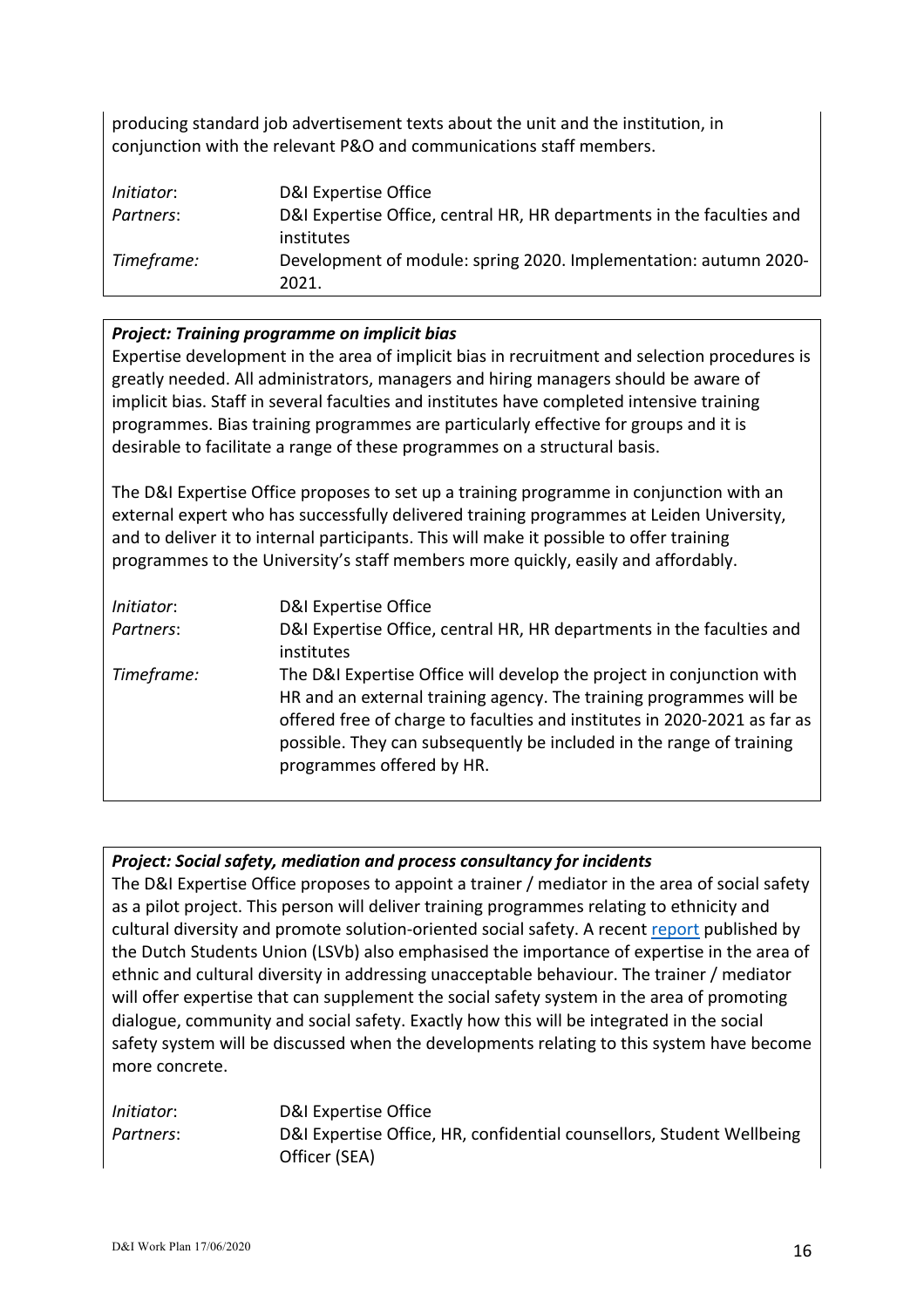## **Administrative agreements in the area of staff**

- Continuation of **administrative agreements** on gender-aware appointment policy and establishing a **new target figure for female full professors** and women in administration positions in 2021 (in the context of the new institutional plan).
- Work on monitoring the **number of international staff and Dutch staff with a migration background** in all positions.
- **Monitoring social safety** and inclusion by means of quantitative and qualitative research (such as the Personnel Monitor, conducted by HR) and making concrete agreements for improvement (assisted by the D&I Expertise Office). It is desirable to add specific questions that link social safety with D&I themes, for example about the social safety of female staff members and underrepresented groups. The approach to be taken in the Personnel Monitor is currently being developed, and HR will decide on this at a later date.

#### **Expertise development programme**

- **D&I in the range of courses offered by HR:** an Active Bystander training programme will be added to the range of courses offered by HR. A D&I/implicit bias training programme (currently being developed) will be integrated in the **Academic Leadership** and **Personal Leadership** courses.
- **Expertise development:** a range of D&I training programmes for confidential counsellors, HR staff, study associations and student associations, and demanddriven tailor-made training programmes facilitated by the D&I Expertise Office.

## **Other agreements in the area of staff**

- Strengthening D&I expertise within the University by including **competences in the area of inclusion** in all job advertisements (such as inclusive and collaborative leadership, working collaboratively and inclusively with colleagues, inclusive education, D&I expertise within the professional field). Other examples could be to stipulate **inclusive leadership** as a key competence in appointing full professors and administrators (D&I Expertise Office, HR, faculties, Executive Board).
- Developing a more stringent **procedure for appointments**, to obtain a clearer picture of the diversity of candidates in the preliminary selection and appointment stages. The Inclusive Recruitment Toolkit can be used to support this (D&I Expertise Office, HR, faculties, Executive Board).
- Encouraging **senior university lecturer (UHD) appointments** on the basis of excellent teaching and work on **educational innovation in the area of D&I and inclusive excellence** (HR, faculties). This is also consistent with national developments relating to remuneration and rewarding.
- **Career policy:** producing guidelines for handling maternity leave and extension of tenure track. Introducing training programmes for managers and HR in holding interviews about work-family balance, health and disabilities in relation to career.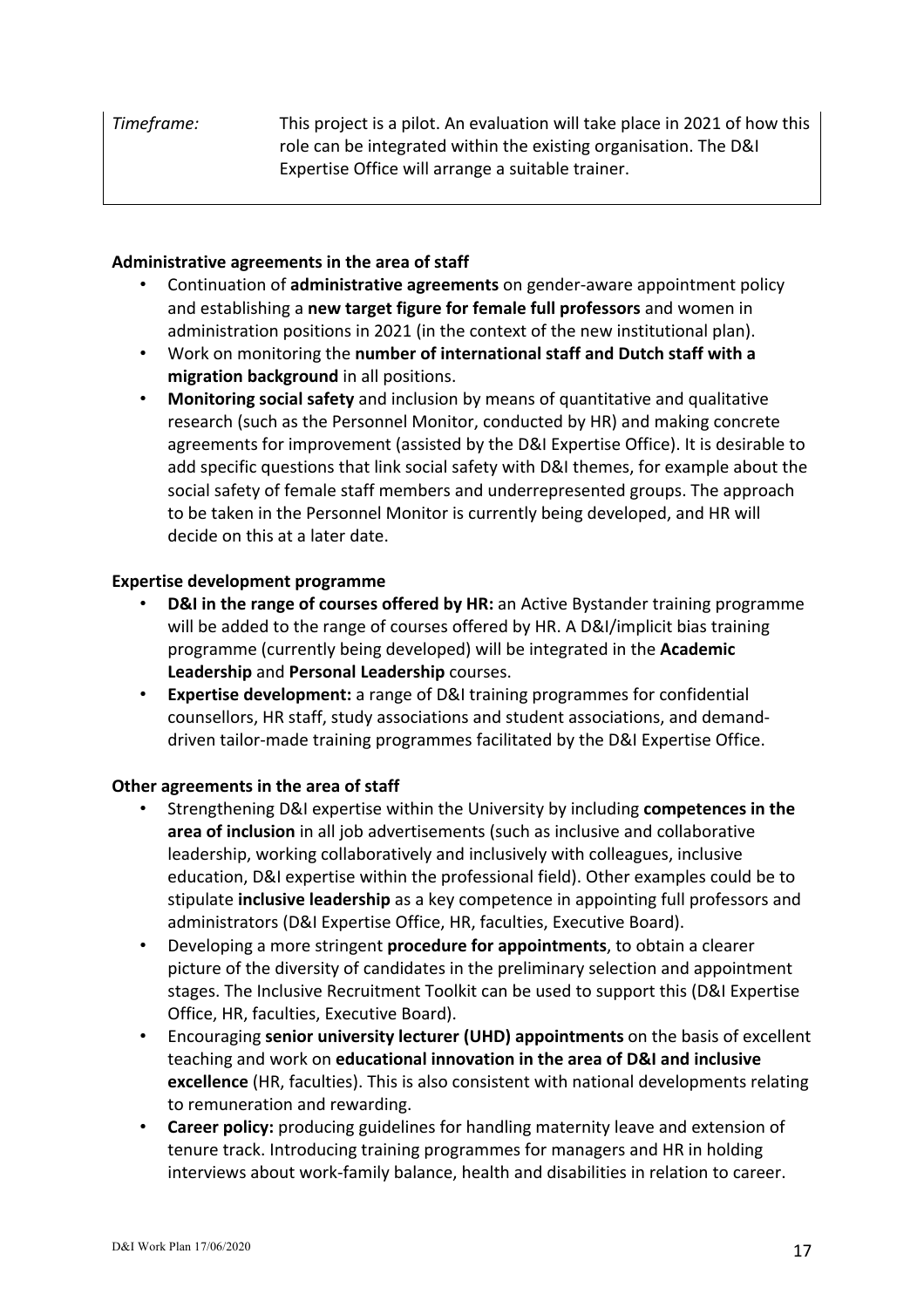Information sessions for new staff members (HR in conjunction with faculties and D&I Expertise Office).

- **Staff website:** make it easier to find existing provisions and arrangements for working with a disability and D&I initiatives (D&I Expertise Office in conjunction with SCM).
- **Evaluation of gender-inclusive language use in information systems:** explore possibilities for an inclusive approach to salutations in the recruitment system, Personnel Monitor, student surveys, web forms, uMail and HR data (IM, HR, D&I Expertise Office).
- **Evaluation of code of conduct and transgressive behaviour:** to promote social safety, clear boundaries should be drawn with respect to transgressive behaviour, especially racism, and the consequences attached to this clarified. The Expertise Office will explore the possibilities for this in 2020-2021.

## 2.4 Work area: Research

Goals:

- To produce a **gender balance** inventory when submitting research proposals (faculties).
- To encourage diversity, inclusion and innovation in **research proposals**.

Important steps towards diversity and inclusion can also be taken in the area of research. Studies have shown that women submit fewer grant proposals and that on average less funding is awarded to female researchers. This potentially has consequences for both their academic careers and the content of research and education, since greater diversity among researchers promotes more diversity of perspectives, innovation and inclusion in research and education.

The D&I Expertise Office aims to actively encourage research proposals in the area of diversity and inclusion and research proposals from underrepresented groups (including women). It is also very important that diversity expertise is available to the committees that evaluate research proposals.

| Project: Knowledge and awareness of inclusiveness and research |                                                                                        |
|----------------------------------------------------------------|----------------------------------------------------------------------------------------|
|                                                                | The D&I Expertise Office will organise talks, events and workshops and offer advice to |
| encourage inclusiveness and research in various disciplines.   |                                                                                        |
|                                                                |                                                                                        |
| <i>Initiator:</i>                                              | D&I Expertise Office                                                                   |
| Partners:                                                      | D&I networks                                                                           |

#### 2.5 Work area: Accessible and Inclusive Learning and Working Environment

Goals for accessible buildings:

- To increase knowledge, awareness and support in relation to students and staff with a disability with regards to **facilities**.
- To improve the **physical accessibility** of University buildings.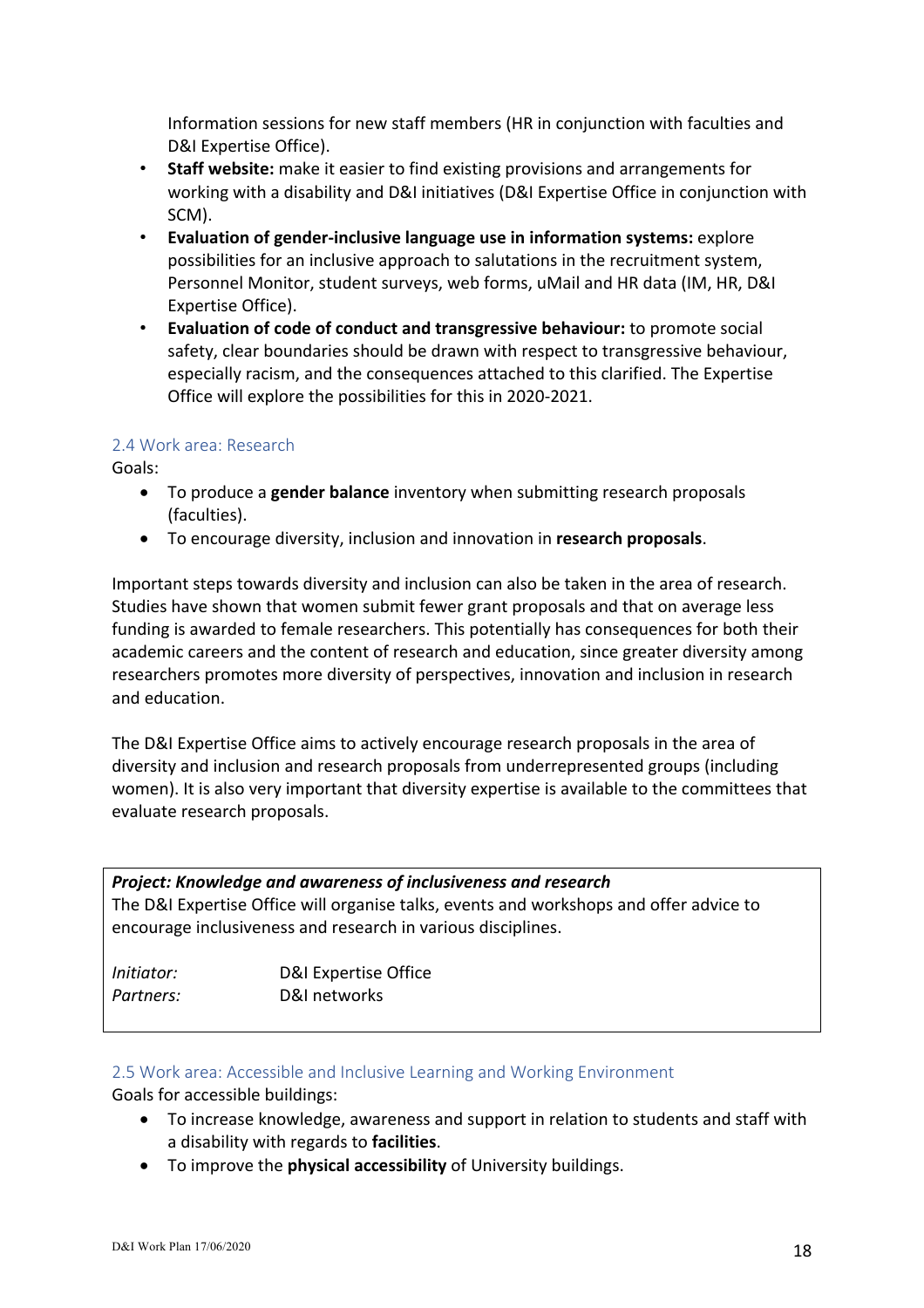- At least one **all-gender toilet** per building.
- At least one neutral **quiet room** per faculty.
- To improve the **nursing rooms** ('lactation rooms') so that they comply with the legal standards.

Goals for inclusive communication:

- To encourage **inclusion in the image** presented by University communications and websites.
- **D&I expertise development** in communications departments.
- To raise the profile of the **D&I Dossier** with an updated web page, social media and the Leiden Inclusion Blog.
- To improve **digital accessibility**.

An emphasis on inclusion involves focusing on the physical and digital accessibility of the learning and working environment, inclusive internal and external communications and the University's image as an inclusive learning and working community. In the context of the Barrier-Free Studying Project Plan (SEA), an inventory was made of the accessibility of education buildings and potential improvements are being addressed. Building on this, the D&I Work Plan 2020-2021 will mainly concentrate on accessibility for staff and topics that are not covered by the Barrier-Free Studying Project Plan, particularly all-gender toilets, nursing rooms and quiet rooms.

#### **Envisaged outcomes of the Barrier-Free Studying Project Plan (SEA)**

The outcomes of this project relate to the following topics:

1. Proposal for better logistics in the area of examination facilities. An inventory was made and a policy proposal has been written for improving examination facilities. 2. Better accessibility of buildings. An inventory was made of the current accessibility and facilities in the University's buildings. A plan has been produced on the basis of this, aimed at eventually making it possible for students with a disability to independently enter University buildings and move around the buildings.

3. Better accessibility of online education, websites and digital tools. An inventory was made of possible ways to improve Leiden University's digital accessibility, with an overview of the expected costs.

4. Increasing the expertise of student counsellors. Knowledge about studying with a disability will be increased and guidance improved by training and providing information to teaching staff, student administrations, Boards of Examiners and student counsellors (such as study advisers).

One of the key goals of the D&I Work Plan is to improve the physical accessibility of University buildings. Each University building will be equipped with at least one all-gender toilet (which is not the same as the wheelchair-accessible toilet). The D&I Expertise Office is also making an inventory of the facilities provided in the neutral quiet rooms and nursing rooms in the faculties and will produce a proposal for improving the facilities, visibility and accessibility of these rooms.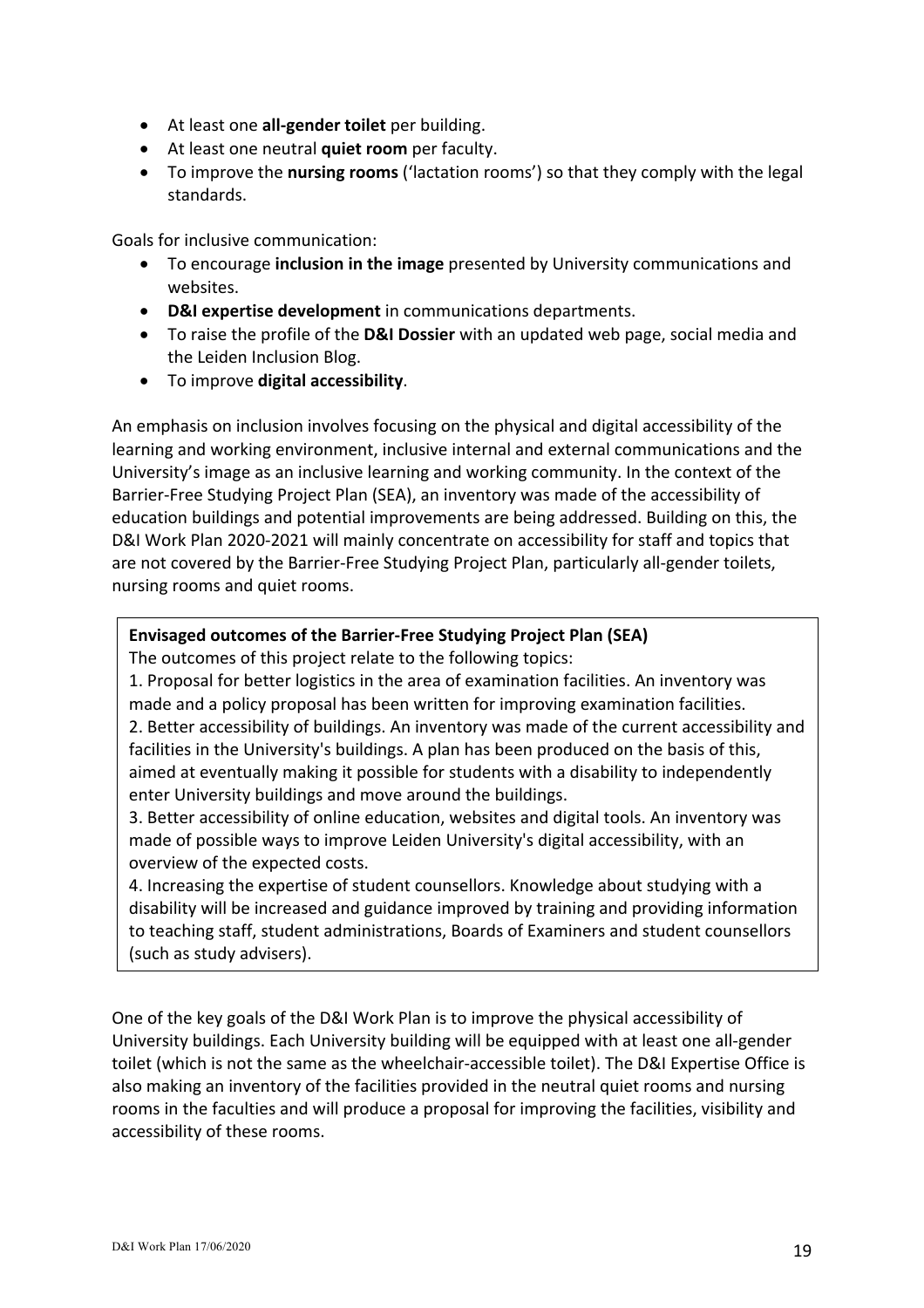In addition, it is important to make clear agreements and formulate guidelines about what level of accessibility is desirable for current and future University buildings. Attention is also being given to increasing the expertise of staff members in the area of Real Estate. Finally, it is advisable to make it standard practice for diversity experts and students and staff members with experiential expertise to attend user meetings of new building projects. This will allow issues in the area of accessibility to be included in the Schedule of Requirements and in the layout of buildings.

An inclusive image in the area of communication at University events can not only increase diversity in the intake of students and staff but also help to promote a sense of academic belonging and create an inclusive University community. The University should increase the visibility of facilities and services, including nursing rooms and quiet rooms, confidential counsellors and the Ombudsperson. The D&I Expertise Office will explore, together with SCM, how D&I expertise can contribute to an inclusive image of the University and at University events. In view of the important role played by websites in providing information, efforts should also be made to improve digital accessibility.

## *Project: Making an inventory of all-gender toilets, neutral quiet rooms and building accessibility*

The D&I Expertise Office is working with a student assistant on making an inventory of the current all-gender toilets, neutral quiet rooms and building accessibility. The Real Estate service unit will use this inventory as the basis of a proposal for implementing improvement of these facilities.

| Initiator: | D&I Expertise Office                                                                   |
|------------|----------------------------------------------------------------------------------------|
| Partners:  | D&I Expertise Office and Real Estate, faculties                                        |
| Timeframe: | Making inventory and calculation: spring 2020. Implementation: to be<br>decided later. |

## *Project: Updating web page of D&I Expertise Office*

Transforming a Diversity Office into a D&I Expertise Office calls for an updated Diversity Dossier web page. This will place more emphasis on making connections and providing information (resources, networks, points of contact for various issues). The update will also include the strategy relating to the newsletter, social media and a blog. Based on a proposal of the D&I Expertise Office, a student assistant will be asked to implement these modifications.

| Initiator: | D&I Expertise Office                                             |
|------------|------------------------------------------------------------------|
| Partners:  | D&I Expertise Office and SCM                                     |
| Timeframe: | Proposal in conjunction with SCM: spring 2020. Implementation by |
|            | student assistant: before September 2020.                        |

## **Other agreements and guidelines in the area of building accessibility**:

• Formulate **guidelines** on the accessibility of education buildings and workspaces (Real Estate, D&I Expertise Office and Access & Support Platform).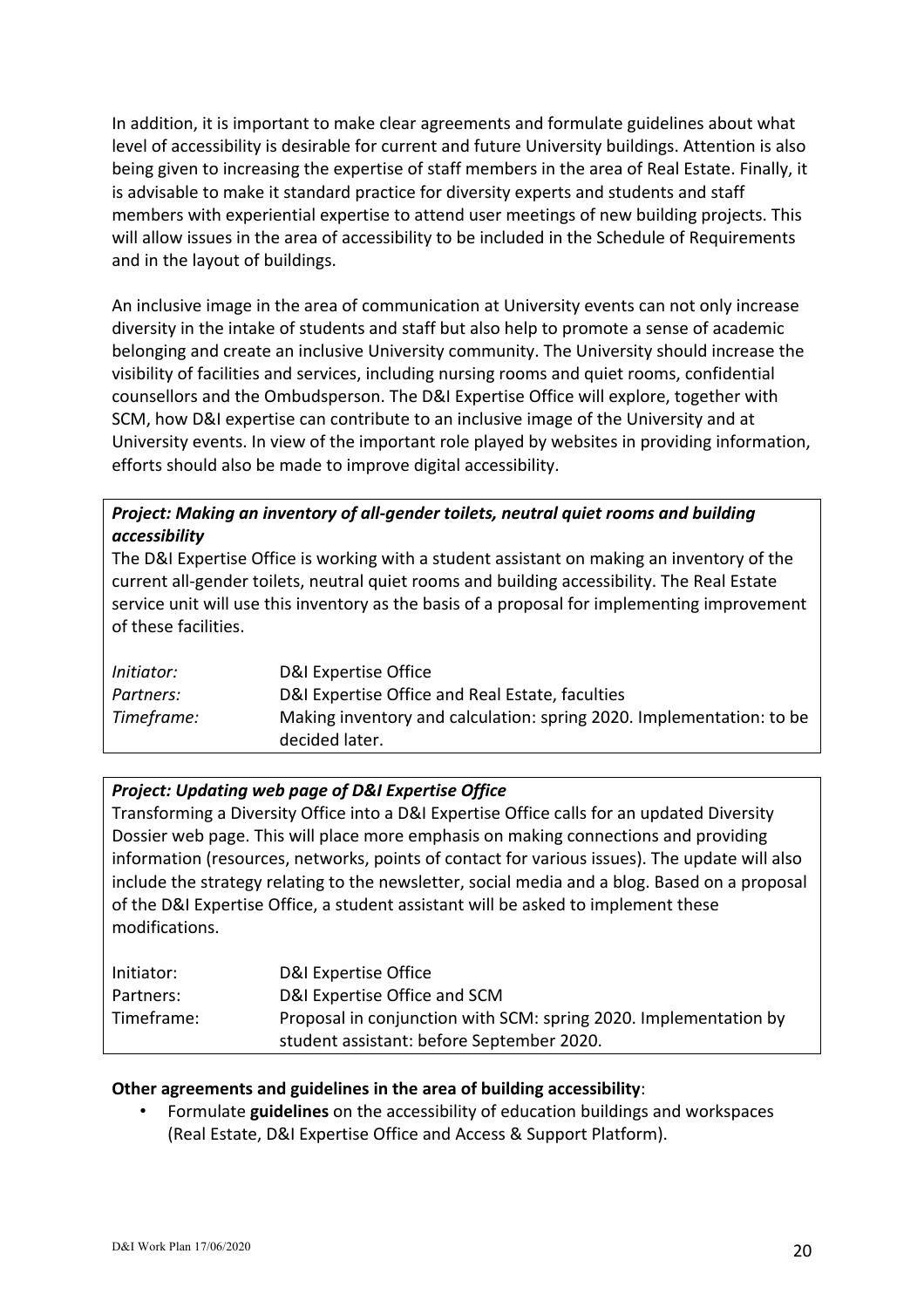- Include at least one staff member with experiential (or other) expertise to attend **user meetings** for building renovations and new building projects (Real Estate, D&I Expertise Office and Access & Support Platform).
- Promote **expertise** in the area of accessible architecture and facilities (D&I Expertise Office in conjunction with an external expert).

#### **Other agreements and guidelines in the area of inclusive communication:**

- Help to raise awareness by developing and promoting **D&I-related content** for the University's news, messages and social media (organised by D&I Expertise Office in conjunction with SCM and C&M).
- Organise a **D&I panel** about D&I and communication (once or twice a year) in conjunction with SCM and faculty C&M departments (organised by D&I Expertise Office).
- D&I expertise development in the form of a range of D&I training programmes for communications staff and development of tools and **guidelines for inclusive communication** (organised by D&I Expertise Office). See also the project involving a training programme on inclusive recruitment and information materials (2.1).

## 2.6 Monitoring and administrative agreements

The impact of the D&I policy will be monitored in various ways:

- *Successful study completion and diversity in student intake:* reports on key figures (IM/HR) with information about students' drop-out, completion rate and academic success, broken down according to migration background, prior education and preuniversity education (VWO) grade.
- *Diversity-aware appointment policy:* reports on key figures with information about the percentage of female staff members, nationality and position (IM/HR).
- *Working environment and social safety:* the 2021 Personnel Monitor will provide insight into how the University's staff members perceive the working environment (HR).
- The D&I Expertise Office will conduct *policy-oriented research* on various D&I issues relating to ethnicity in the workplace (D&I Expertise Office).
- *Inclusive education:* programme evaluations will include a question about D&I, to obtain information about the inclusiveness of the learning environment. The results will then be discussed in the annual programme reports. The D&I Expertise Office can assist the Programme Committees in their survey of the learning environment, at their request (Strategy & Academic Affairs).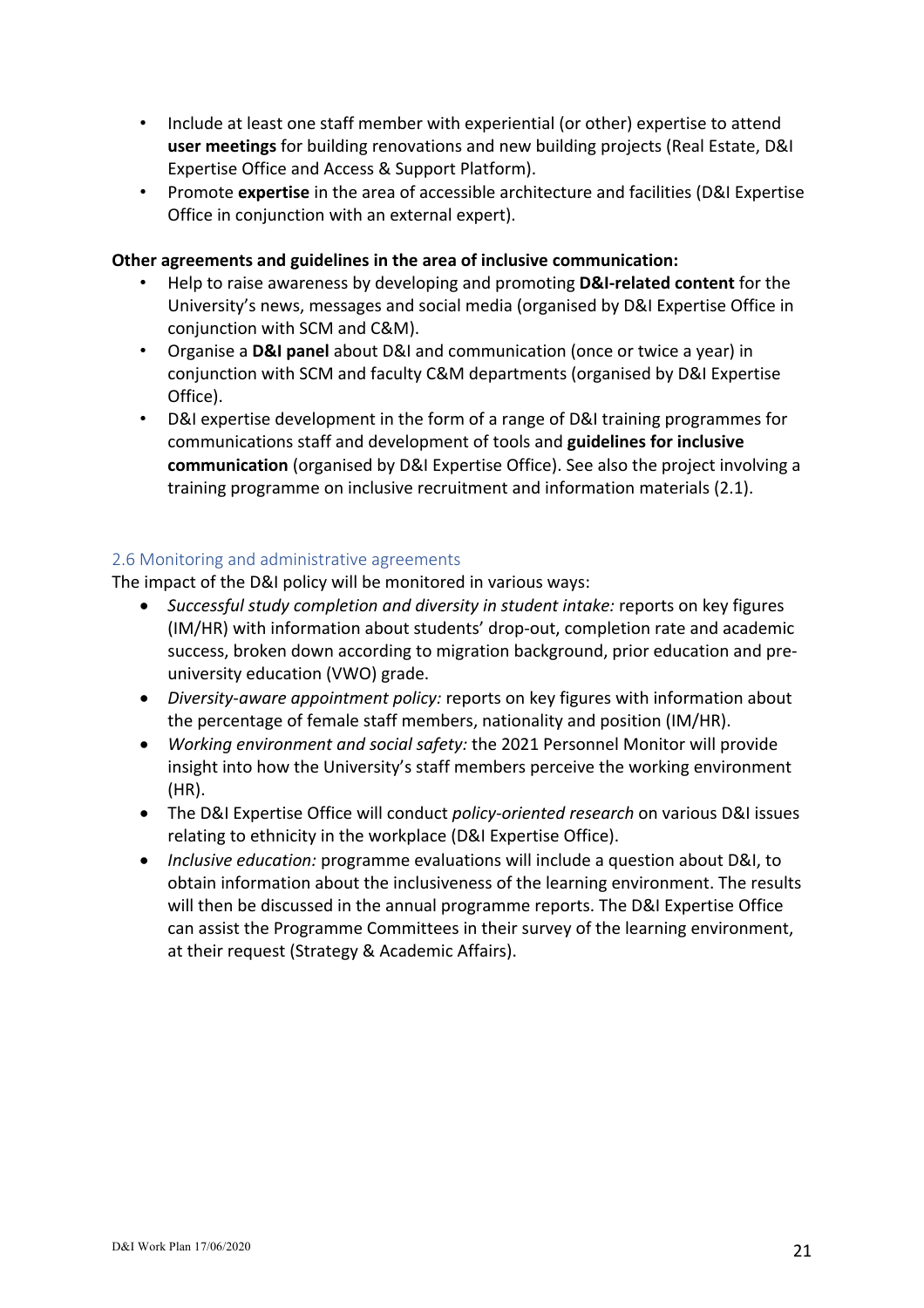# 3 D&I Expertise Office

Since 1 January 2014, Leiden University has had an appointed Diversity Officer, who advises and assists the Executive Board, which bears final responsibility for the diversity policy. The Diversity Officer works with the D&I portfolio holder in the Executive Board and the faculties, directorates and service units to produce a central Work Plan, and advises the faculties in developing their own faculty work plans. The Diversity Officer is responsible for the measurement, monitoring and feedback of results.

The new D&I policy defines a more demand-driven and advisory role for the D&I Expertise Office. The emphasis lies on encouraging, publicising, advocating and facilitating D&I policy, and the D&I Expertise Office is less involved with its implementation. The D&I Expertise Office works closely with the various units and contributes to the development of faculty D&I work plans. Another purpose of the D&I Expertise Office is to engage, build and combine the D&I expertise available within the organisation to a greater extent. Experts in the various work areas will also be appointed to actively assist in promoting an inclusive learning and working environment and ensuring that D&I expertise is integrated within the organisation.

## 3.1 Core tasks of the D&I Expertise Office

The D&I Expertise Office has the following core tasks:

- **Promoting awareness and expertise** in the area of D&I by organising events, presentations, training programmes and workshops in conjunction with external (and internal) experts.
- **Providing expert advice** on various D&I issues within the organisation.
- **Researching** D&I issues within the organisation.
- **Developing a set of instruments** to strengthen inclusive procedures within the organisation, and providing guidelines for specific D&I issues.
- Ensuring that the D&I expertise is **structurally integrated more firmly** within the organisation by providing support to staff and student networks, D&I teams and coordinators.
- Developing **tailor-made support** and pilots focused on specific issues and bottom-up initiatives.
- Promoting **knowledge exchange and expertise development** by participating in national and international networks of Diversity Officers (National Network of Diversity Officers [LanDO], LERU EDI policy group, NADOHE).

#### 3.2 Collaboration with faculties and service units

The collaboration and structural integration will be organised as follows:

- Appointing **faculty Diversity Officers** and establishing **D&I Feedback Groups** at the faculty level.
- Regular meetings with **faculty Diversity Officers**/**D&I coordinators** and faculty staff members in the area of HR and education who have D&I in their portfolio.
- At least one meeting a year with **Faculty Boards and Academic Directors** about the progress of the faculty D&I policy and demand-driven advice on D&I issues.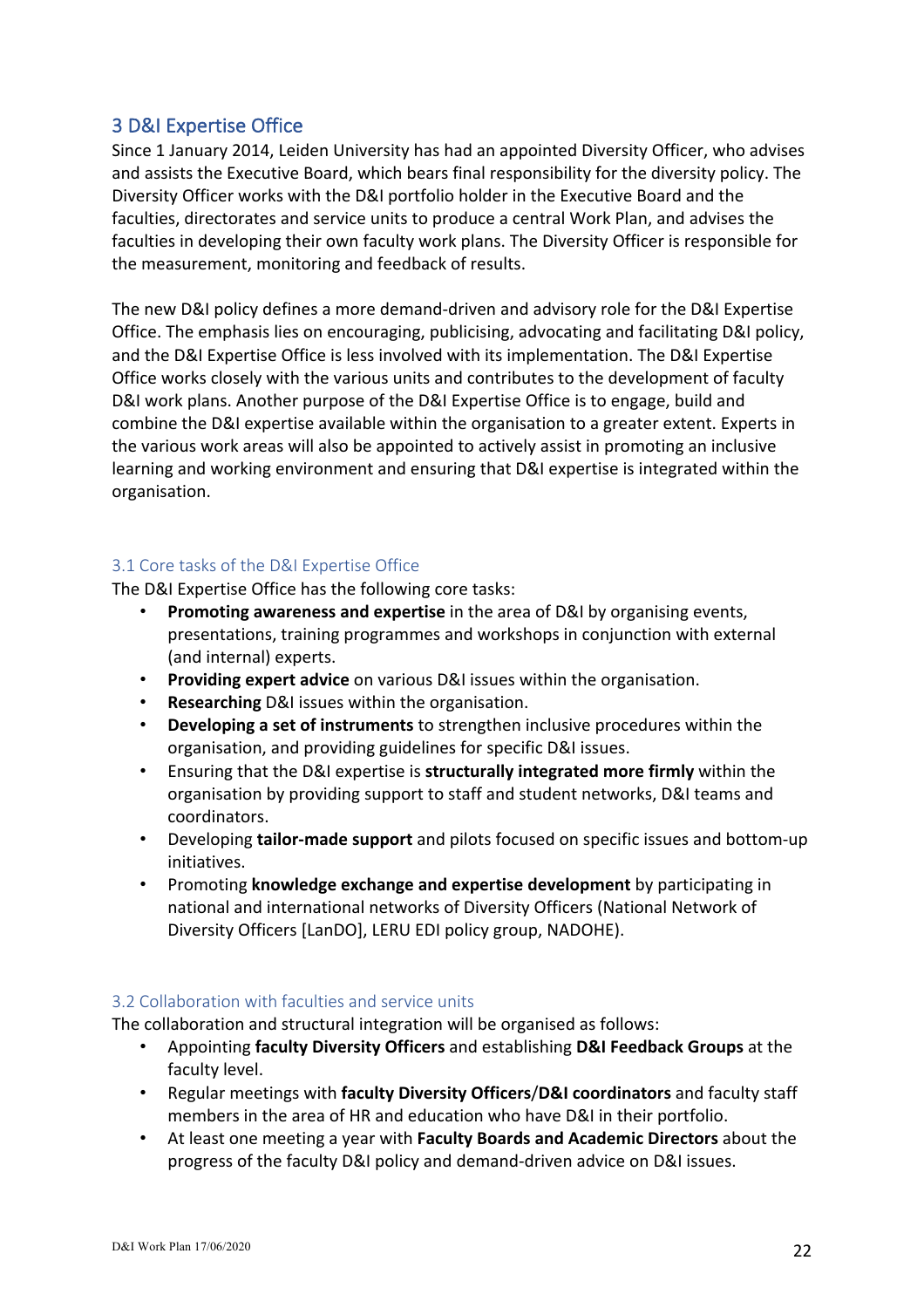- **Regular meetings with representatives of HR, SEA, SCM, ICLON, Real Estate and Safety Affairs** about D&I issues and current projects.
- Collaboration with the **figurehead among the Deans**.

The D&I Expertise Office proposes that each faculty should appoint **a faculty Diversity Officer**, who will play a central role in publicising and advocating the D&I policy within the unit. This faculty Diversity Officer will advise the Faculty Board and will facilitate and monitor the implementation of the D&I policy. Given that a coordinating role of this kind already exists in most faculties and units (in the form of diversity coordinators and/or staff members with D&I in their portfolio), this primarily involves strengthening the role. Up to now, this role has never really had enough capacity and opportunities to effectively facilitate the D&I policy. To ensure that D&I activities are prioritised, it is important that D&I should be the main task of this staff member (for example, 0.6 FTE). Necessary conditions for implementing the faculty D&I policy effectively are expertise in the area of D&I, policy and process guidance, and enough capacity and authority. The role of faculty Diversity Officer will ideally be positioned within the Faculty Bureau. To avoid confusion, the Diversity Officer at the central level can now have the title Chief Diversity Officer.

The (Chief) Diversity Officer will hold regular meetings with the faculty Diversity Officers and diversity coordinators for the purpose of exchanging knowledge and developing the D&I policy at the faculty level. The faculty Diversity Officers and diversity coordinators constitute the link between the central policy and the faculty policy and will play a crucial role in implementing the D&I policy in the next phase. The Diversity Officer will meet with the Faculty Board once a year to discuss the development of the faculty policy.

The (Chief) Diversity Officer will work closely with HR, SEA, SCM, ICLON, Safety and Real Estate on developing the D&I policy. The (Chief) Diversity Officer will have regular meetings with staff members of the service units with D&I in their portfolio and will work with them on developing projects in work areas that have interfaces with the service units.

Following the recommendation of the Diversity and Inclusion Policy Review (2018), a *figurehead* among the Deans has been designated to serve as a 'sounding board' for the Diversity Officer, to strengthen the policy's enduring impact and to fulfil an exemplary role among the administrators.

#### 3.3 Expert groups and networks within Leiden University

Leiden University has the following networks in the area of D&I:

- **'Excellence through Diversity' Advisory Council** (new-style).
- **D&I Feedback Group** (students and staff, central).
- **Networks for students and staff:** Access & Support Platform (ASP), LGBT+.
- **Staff networks:** Sophia Women's Network, Leiden University Diversity and Equality Network (LUDEN).
- **Student networks:** Afro Student Association, Space to Talk about Race (STAR), Middle East and North Africa Student Association (MENA).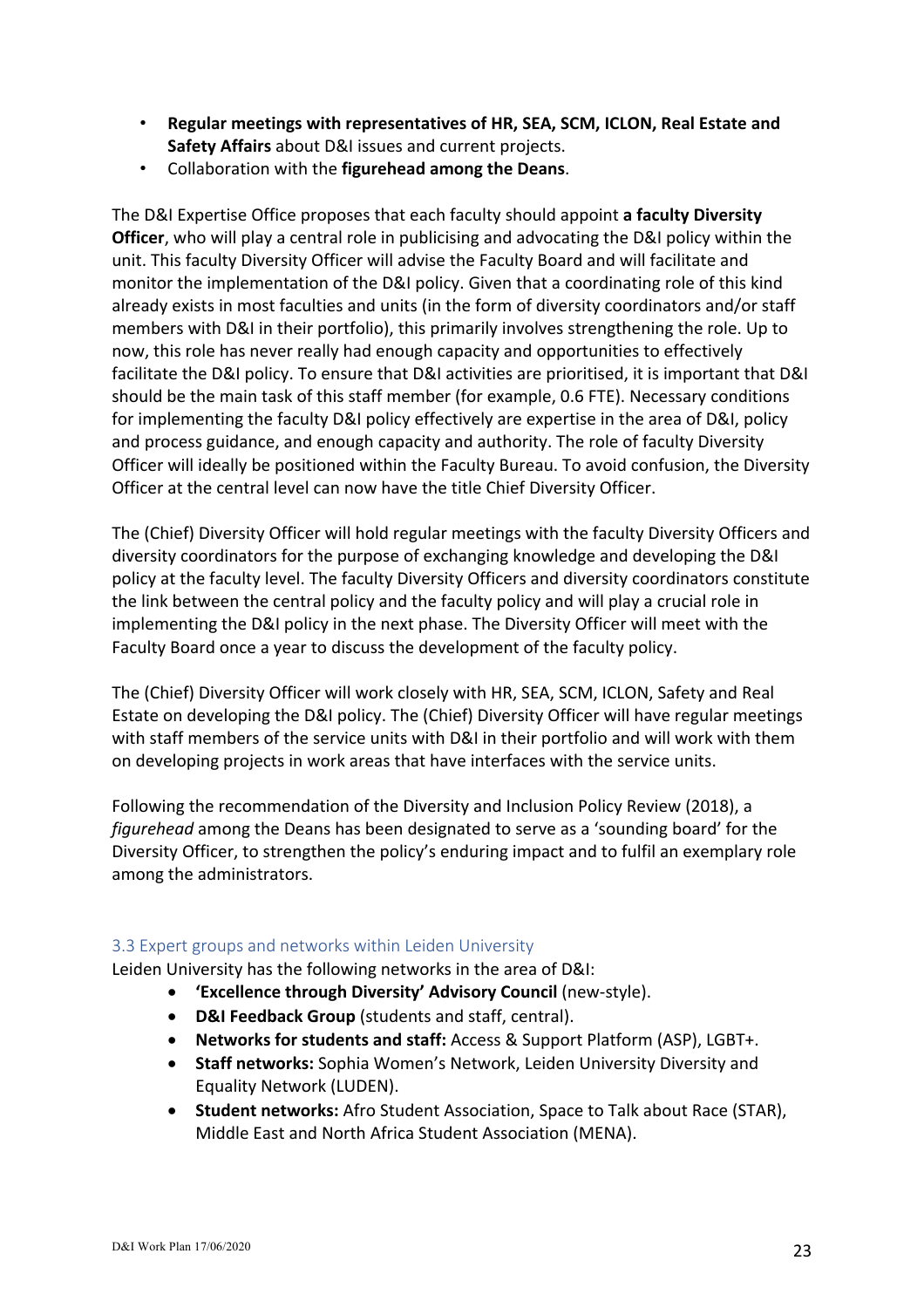To further attract experts in the area of D&I, the 'Excellence through Diversity' Advisory Council will be transformed into a central expert and advisory body, made up of academic experts and specialists from the service units and Administration and Central Services. The Advisory Council will provide advice on the D&I policy to the Vice-Rector.

The **D&I Feedback Group and the staff and student networks** make an important contribution to promoting awareness about various D&I topics and community building. They also have an important advisory role and constitute a link between the workplace and the D&I policy at the faculty level and central level. The D&I Expertise Office also works with them in the area of image development and communication. Once a year they have a meeting with the Vice-Rector. The D&I Expertise Office will continue to make resources available in the 2020-2021 period for activities of staff and student networks and will offer Leiden University experts and students the opportunity to contribute to the University's D&I policy. The D&I Expertise Office will also provide demand-driven professionalisation training programmes for the networks.

Finally, the D&I Expertise Office will make resources available within its own budget for **pilot projects of diversity experts** within the University that contribute to the D&I policy.

#### 3.4 National and international D&I networks

The D&I Expertise Office participates in the following networks:

- **National networks:** ECHO expertise centre, Dutch Network of Women Professors (LNVH), National Network of Diversity Officers (LanDO), Workplace Pride, Diversity at Work (DiB), Data and Diversity working group.
- **International networks:** LERU (League of European Research Universities) Equality, Diversity and Inclusion policy group, National Association for Diversity Officers in Higher Education (NADOHE).

The D&I Expertise Office is a member of several national networks in the area of D&I and regularly participates in peer feedback ('intervision') sessions. The Diversity Officer is the chair of the National Network of Diversity Officers and initiates the development of relationships with national and international organisations with which it shares common goals. National and international networks contribute to knowledge exchange, expertise development, collaboration in the area of research and policy development.